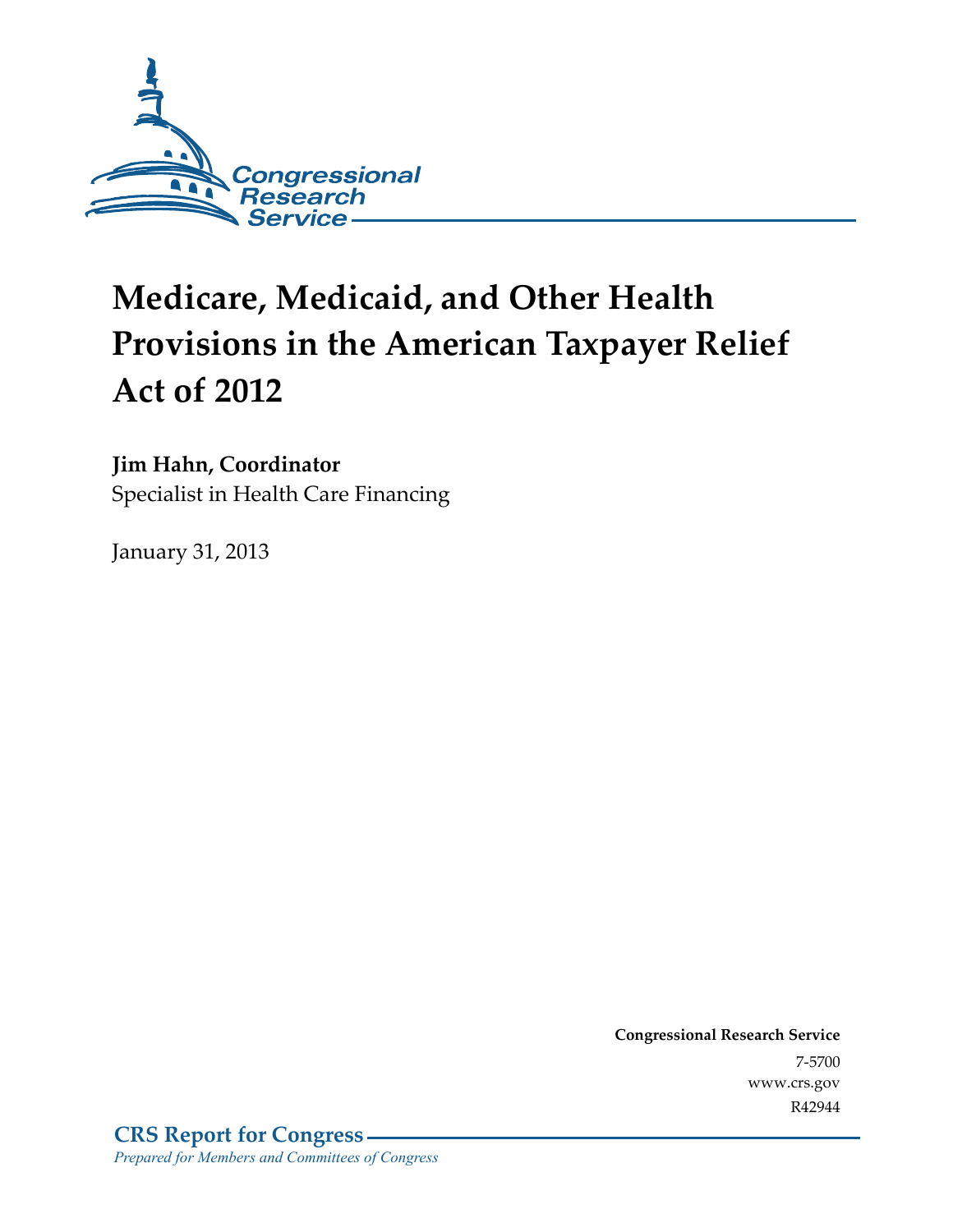## **Summary**

Several policies that would have reduced spending and increased revenues were poised to take effect at the end of 2012; collectively, these were referred to by some as the "fiscal cliff." Had these policies taken effect, CBO projected that the ensuing fiscal contraction would have resulted in a recession in 2013. On January 2, 2013, the President signed H.R. 8, the American Taxpayer Relief Act of 2012 (ATRA, P.L. 112-240), which prevented most—but not all—of the fiscal cliff policies from going into effect. This Act was passed by the Senate on January 1, 2013 by a vote of 89-8, and by the House later that day, 257-167. Title VI of the Act extends several expiring provisions in the Medicare and Medicaid programs and makes other changes in federally funded health programs.

Provisions in Title VI of ATRA that will result in higher physician fee schedule payments include the override of the sustainable growth rate (SGR) update mechanism of the Medicare physician fee schedule that would have reduced payments had it taken effect, and the extensions of the physician work geographic adjustment. Other provisions preserved some Medicare hospital payments by extending adjustments for low-volume hospitals and the Medicare-dependent hospital program. Sections that addressed Medicare managed care include the extension of the Medicare Advantage special needs plans and reasonable cost contracts. Medicare beneficiaries will continue to have access to the exceptions process for outpatient therapy limits and outreach and assistance programs for low-income beneficiaries. Other health programs extended by the ATRA include the qualifying individual program, the transitional medical assistance program, the Medicaid and the State Children's Health Insurance Program (CHIP) express lane option, familyto-family health information centers, and special diabetes programs for Type I diabetes and for American Indians and Alaska Natives.

The Congressional Budget Office (CBO) estimates that the health provisions in H.R. 8 will result in a net increase in direct spending of \$800 million over the ten-year period from FY2013 through FY2022. The physician payment override ("doc fix") and the various health-related extensions cumulatively add an estimated \$29.3 billion to direct spending. CBO estimates that the other health provisions cumulatively result in offsets of all but \$800 million as a result of the direct effects of the provisions and the interactions between provisions. While some sections of ATRA make changes to federal health programs that result in savings to the federal budget, other sections addressing federal health care programs have little or no impact on direct spending in the federal budget.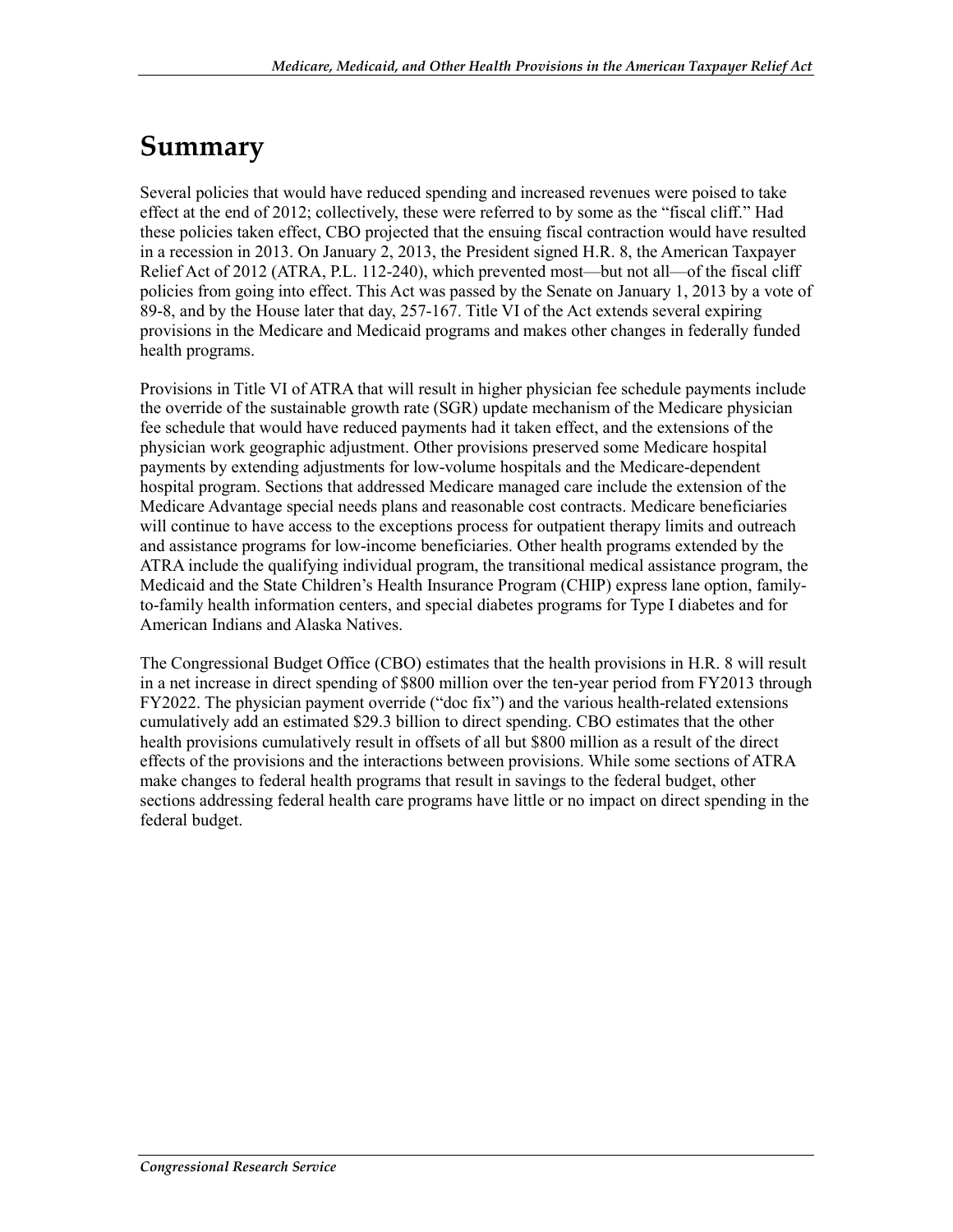## **Contents**

| §605. Extension of Medicare inpatient hospital payment adjustment for low-   |  |
|------------------------------------------------------------------------------|--|
|                                                                              |  |
|                                                                              |  |
| §607. Extension for specialized Medicare Advantage plans for special needs   |  |
|                                                                              |  |
|                                                                              |  |
|                                                                              |  |
| §610. Extension of funding outreach and assistance for low-income            |  |
|                                                                              |  |
|                                                                              |  |
|                                                                              |  |
|                                                                              |  |
|                                                                              |  |
|                                                                              |  |
| §625. Extension of Special Diabetes Program for Type I diabetes and for      |  |
|                                                                              |  |
|                                                                              |  |
| §631. IPPS documentation and coding adjustment for implementation of MS-     |  |
|                                                                              |  |
| §632. Revisions to the Medicare ESRD bundled payment system to reflect       |  |
|                                                                              |  |
| §633. Treatment of multiple service payment policies for therapy services 12 |  |
| §634. Payment for certain radiology services furnished under the Medicare    |  |
|                                                                              |  |
| §635. Adjustment of equipment utilization rate for advanced imaging          |  |
|                                                                              |  |
| §636. Medicare payment of competitive prices for diabetic supplies and       |  |
| §637. Medicare payment adjustment for non-emergency ambulance transports     |  |
|                                                                              |  |
|                                                                              |  |
|                                                                              |  |
|                                                                              |  |
| §640. Elimination of all funding for the Medicare Improvement Fund 15        |  |
|                                                                              |  |
|                                                                              |  |
| §644. Consumer Operated and Oriented Plan program contingency fund.  16      |  |
|                                                                              |  |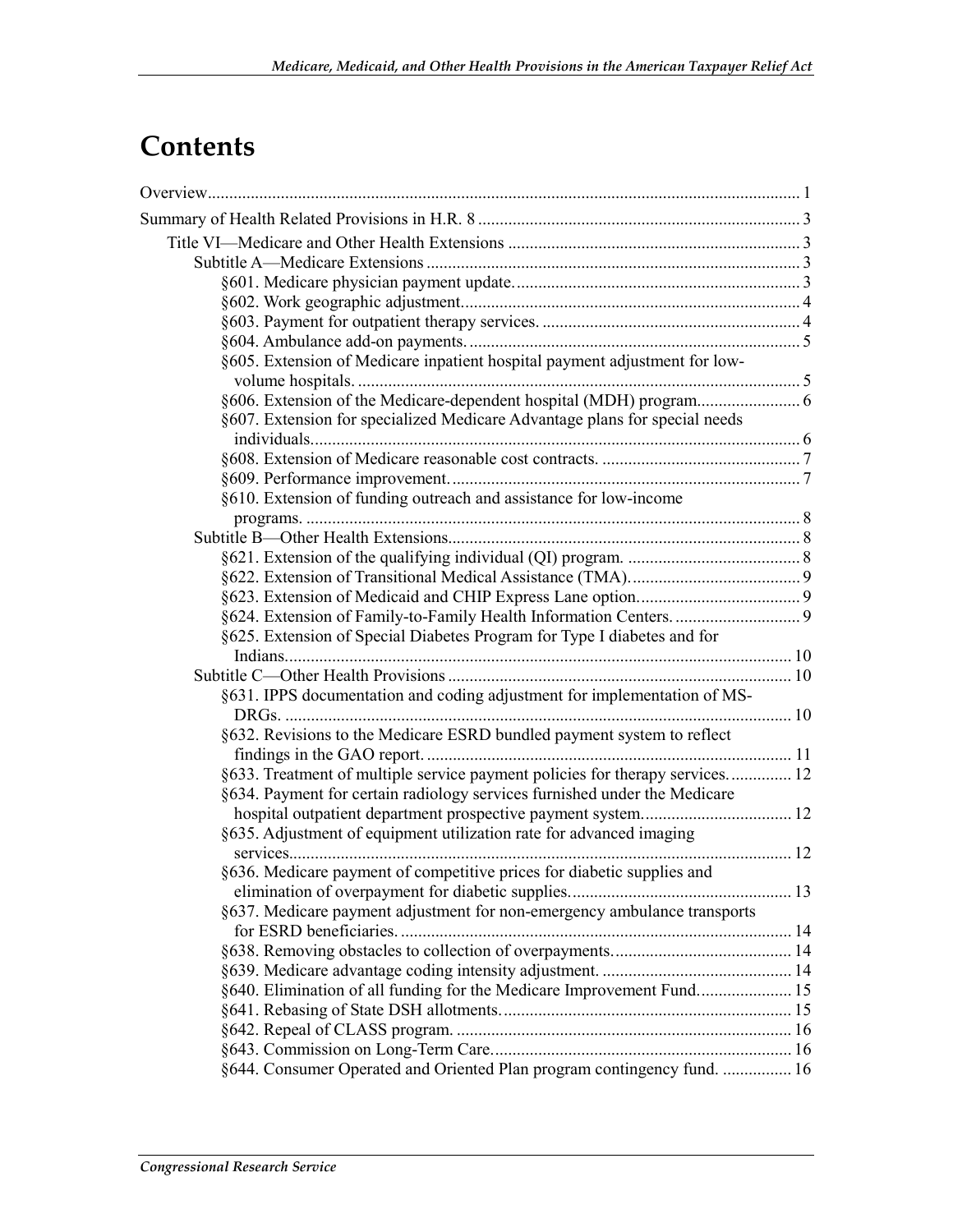### **Contacts**

|--|--|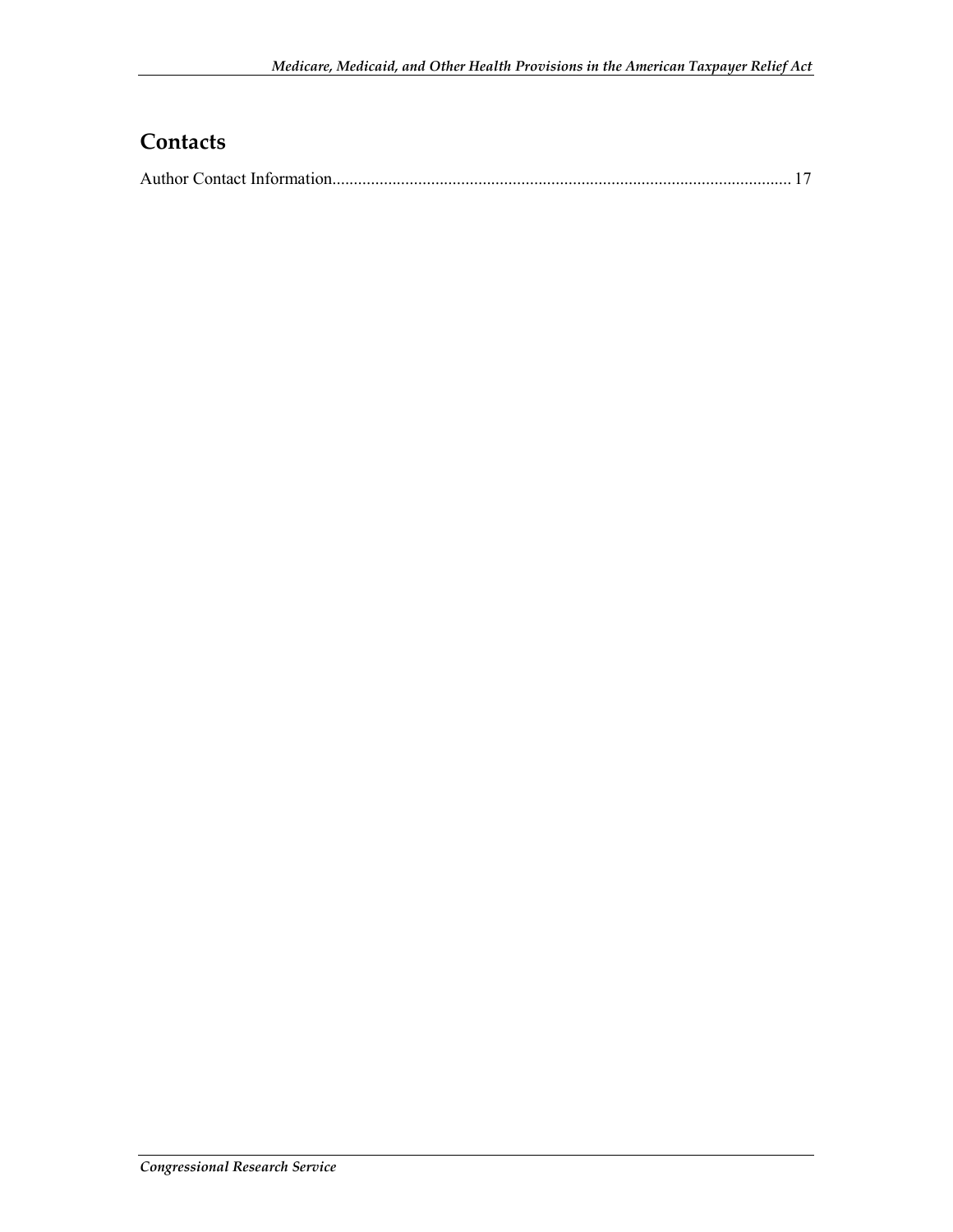## **Overview**

Several policies that would have reduced spending and increased revenues were poised to take effect at the end of 2012; collectively, these were referred to by some as the "fiscal cliff." Had these policies taken effect, CBO projected that the ensuing fiscal contraction would have resulted in a recession in 2013. On January 2, 2013, the President signed H.R. 8, the American Taxpayer Relief Act of 2012 (ATRA, P.L. 112-240), which prevented many—but not all—of the fiscal cliff policies from going into effect.<sup>1</sup> This Act was passed by the Senate on January 1, 2013 by a vote of 89-8,<sup>2</sup> and by the House later that day, 257-167.<sup>3</sup> Title VI of the Act extends several expiring provisions in the Medicare and Medicaid programs and makes other changes in federally funded health programs.

Many of the sections in Title VI of the ATRA extend current law provisions, resulting in higher Medicare provider payments or extending authorization and/or funding for expiring programs. Specifically, provisions in Title VI of ATRA that will result in higher physician fee schedule payments include the override of the sustainable growth rate (SGR) update mechanism of the Medicare physician fee schedule that would have reduced payments had it taken effect, $4$  and the extensions of the physician work geographic adjustment. Other provisions preserved some Medicare hospital payments by extending adjustments for low-volume hospitals and the Medicare-dependent hospital program. Sections that addressed Medicare managed care include the extension of the Medicare Advantage special needs plans and reasonable cost contracts. Medicare beneficiaries will continue to have access to the exceptions process for outpatient therapy limits and outreach and assistance programs for low-income beneficiaries.

Other health programs extended by the ATRA include the qualifying individual (QI) program, the transitional medical assistance (TMA) program, the Medicaid and the State Children's Health Insurance Program (CHIP) express lane option, family-to-family health information centers, and special diabetes programs for Type I diabetes and for American Indians and Alaska Natives.

Some sections make changes to federal health programs that result in savings to the federal budget. Provisions addressing hospital care include modifications to documentation and coding for inpatient hospital services, changes in payment for certain radiology services furnished under the Medicare hospital outpatient department prospective payment system, and the rebasing of state disproportionate share allotments. Savings achieved from changes in payments for Medicare physician services include changes in the payment policies for multiple therapy service treatments and adjustments to the equipment utilization rate in the calculation of payments for advanced imaging services. Medicare managed care plans will see an adjustment for coding intensity that will be reflected in their capitation payments. Other Medicare provider payments will be affected by revisions to the end-stage renal disease (ESRD) bundled payment system, the payment of

 1 For more information about the non-health titles of ATRA, see CRS Report R42884, *The "Fiscal Cliff" and the American Taxpayer Relief Act of 2012*, coordinated by Mindy R. Levit and CRS Report R42894, *An Overview of the Tax Provisions in the American Taxpayer Relief Act of 2012* , by Margot L. Crandall-Hollick.

<sup>&</sup>lt;sup>2</sup> http://www.senate.gov/legislative/LIS/roll\_call\_lists/roll\_call\_vote\_cfm.cfm?congress=112&session=2&vote=00251

<sup>3</sup> http://clerk.house.gov/evs/2013/roll659.xml

<sup>&</sup>lt;sup>4</sup> The "doc fix" leaves the fee schedule payment rates unchanged through December 31, 2013. The update formula for Medicare physician payment would have required a reduction in the fee schedule for physician reimbursement of 26.5% as of January 1, 2013.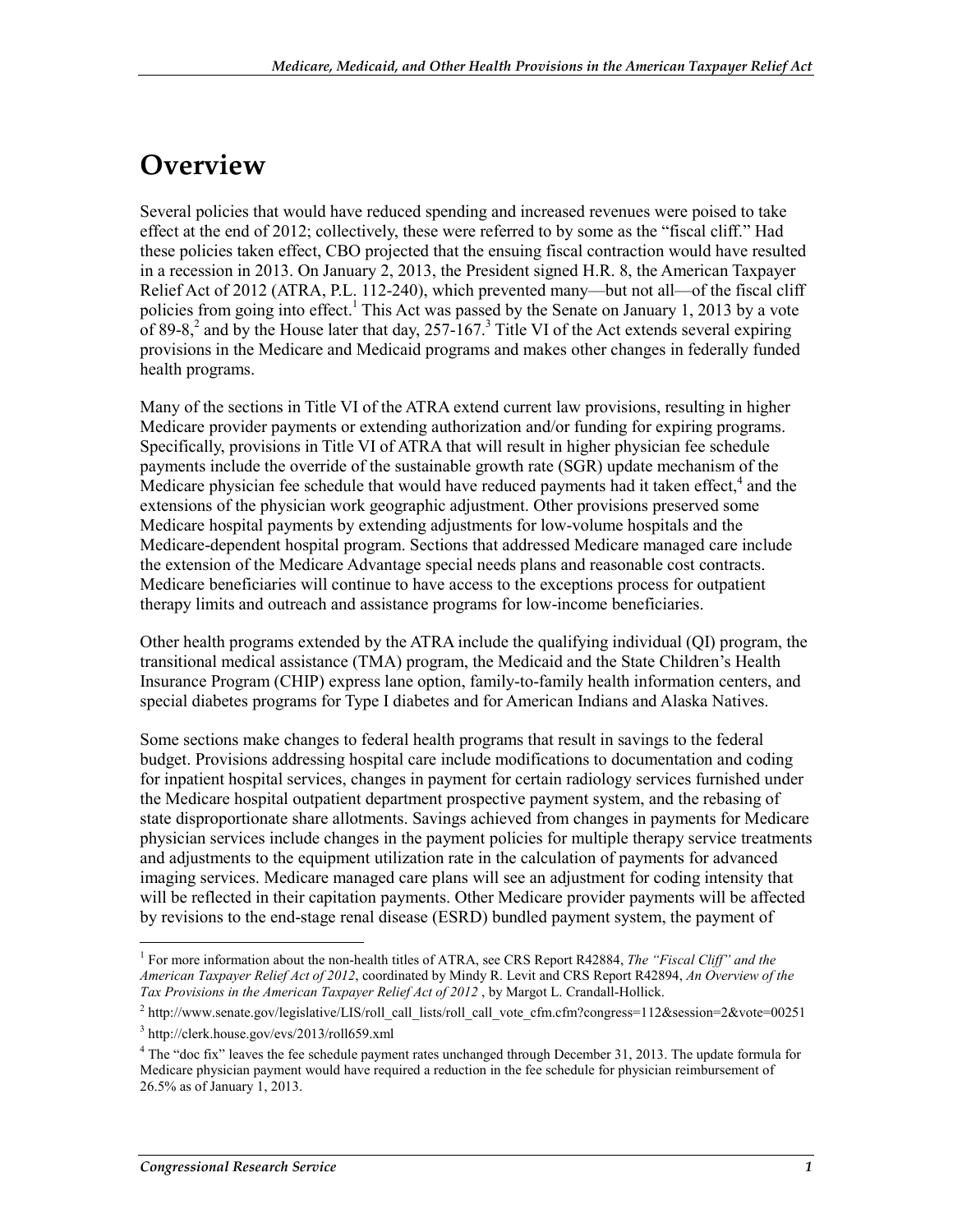competitive prices for diabetic supplies, an adjustment for non-emergency ambulance transports for ESRD beneficiaries, and the extension of the period, from three to five years, during which overpayments to providers can be identified.

Finally other ATRA sections that address other federal health care programs have minimal impact on direct spending, including the provisions in Title VI that repeal the Community Living Assistance Services and Supports program and establish a Commission on Long-Term Care.

The Congressional Budget Office (CBO) estimates that the health provisions in H.R. 8 will result in a net increase in direct spending of \$800 million over the ten-year period from FY2013 through FY2022.<sup>5</sup> The physician payment override or "doc fix" (\$25.2 billion in direct spending over 10 years) and the various health-related extensions (\$4.1 billion) cumulatively add \$29.3 billion to direct spending. CBO estimates that the other health provisions cumulatively result in offsets of all but \$800 million as a result of the direct effects of the provisions and the interactions between provisions.

This report provides short descriptions of the health-related provisions contained in Title VI of the ATRA. Below is a text box providing the common acronyms for public laws referred to in this report.

| <b>Common Acronyms for Public Laws</b>                                                     |
|--------------------------------------------------------------------------------------------|
| ACA: Patient Protection and Affordable Care Act (P.L. 111-148)                             |
| ARRA: American Recovery and Reinvestment Act of 2009 (P.L. 111-5)                          |
| BBA97: Balanced Budget Act of 1997 (P.L. 105-33)                                           |
| BIPA: Benefits Improvement and Protection Act of 2000 (P.L. 106-554)                       |
| CHIPRA: Children's Health Insurance Program Reauthorization Act of 2009 (P.L. 111-3)       |
| DRA: Deficit Reduction Act (P.L. 109-171)                                                  |
| MMEA: Medicare and Medicaid Extenders Act of 2010 (P.L. 111-309)                           |
| MMA: Medicare Prescription Drug, Improvement, and Modernization Act of 2003 (P.L. 108-173) |
| MCTRICA: Middle Class Tax Relief and Job Creation Act of 2012 (P.L. 112-96)                |
| MMSEA: Medicare, Medicaid and SCHIP Extension Act of 2007 (P.L. 110-173)                   |
| SSA: Social Security Act                                                                   |
| TEFRA: Tax Equity and Fiscal Responsibility Act of 1982 (P.L. 97-248)                      |

<sup>1</sup> <sup>5</sup> For CBO estimates used in this report, see Congressional Budget Office, Revised January 9, 2013, Detail on Estimated Budgetary Effects of Title VI (Medicare and Other Health Extensions) of H.R. 8, the American Taxpayer Relief Act of 2012, as passed by the Senate on January 1, 2013, available at http://www.cbo.gov/sites/default/files/ cbofiles/attachments/SenateHR8-TitleVI\_0.pdf.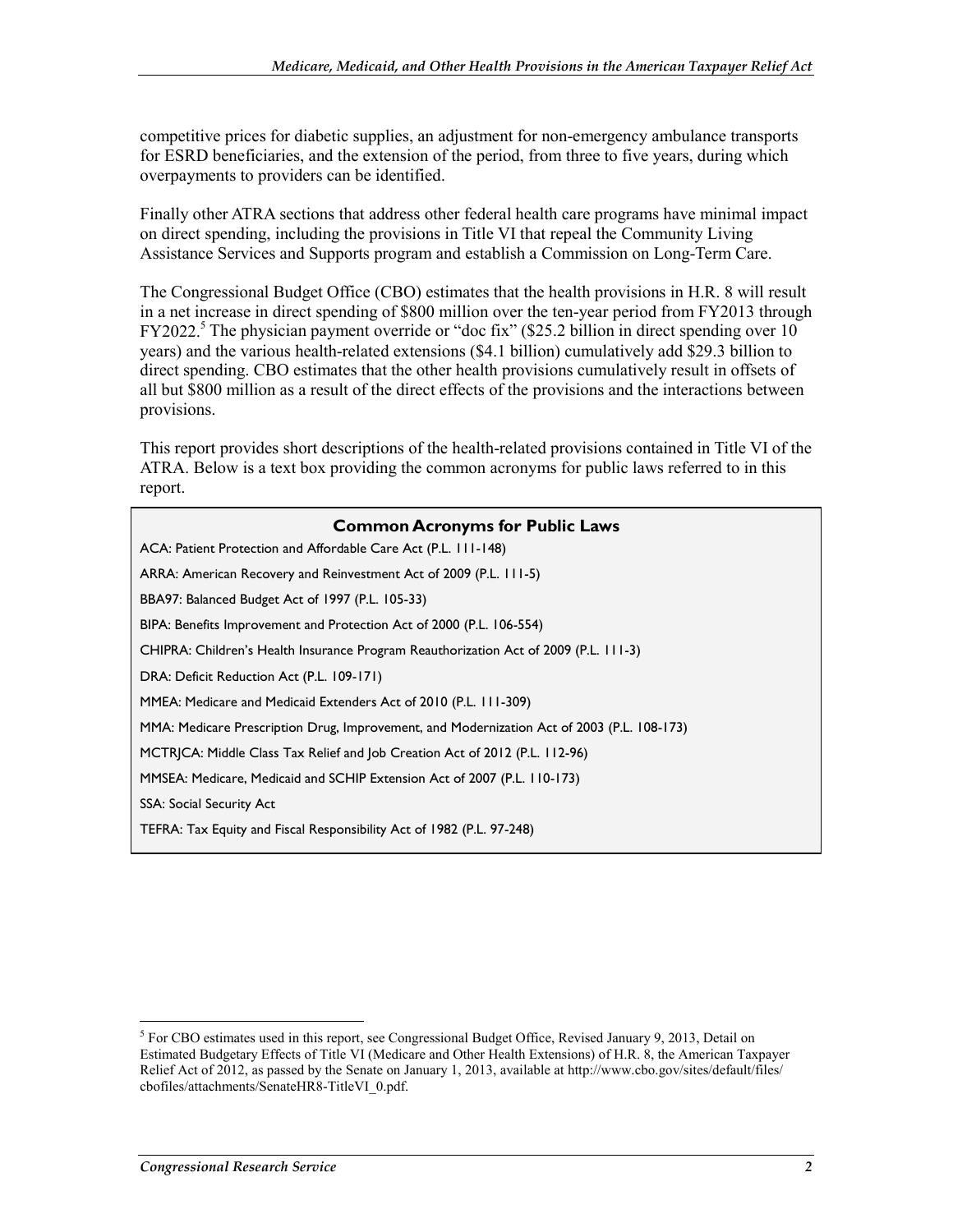## **Summary of Health Related Provisions in H.R. 8**

### **Title VI—Medicare and Other Health Extensions**

#### **Subtitle A—Medicare Extensions**

#### *§601. Medicare physician payment update.*

The Sustainable Growth Rate (SGR) is the statutory method for determining the annual updates to the Medicare physician fee schedule. The SGR system was established because of the concern that the Medicare fee schedule itself would not adequately constrain overall increases in spending for physicians' services. Generally, under the SGR formula, if expenditures over a period are less than the cumulative spending target for the period, the annual update is increased. However, if spending exceeds the cumulative spending target over a certain period, future updates are reduced to bring spending back in line with the target.

In the first few years of the SGR system, the actual expenditures did not exceed the targets and the updates to the physician fee schedule were close to the Medicare economic index (MEI, a price index of inputs required to produce physician services). Beginning in 2002, the actual expenditures exceeded allowed targets, and the discrepancy has grown with each year. However, with the exception of 2002, when a 4.8% decrease was applied, Congress has enacted a series of laws to override the reductions. The SGR-determined update for Medicare physician payment required a reduction in the Medicare physician fee schedule (MPFS) payment rates of 26.5% beginning on January 1, 2013.<sup>6</sup>

This ATRA provision averts the reduction and maintains the Medicare physician fee schedule (MPFS) payments at their current rates through December 31, 2013. The conversion factor for 2014 and afterwards will be computed as if the modification to the conversion factor in this section had never applied.

The Physician Quality Reporting System (PQRS) was established by the Centers for Medicare & Medicaid Services (CMS) to reward eligible professionals for reporting specified quality data to the agency. This provision requires the Secretary of Health and Human Services (the "Secretary")<sup>7</sup> to deem those eligible professionals who satisfactorily participate in a qualified clinical data registry as having met the quality reporting requirements for PQRS for 2014 and subsequent years. The provision also requires the Secretary to establish requirements for a qualified clinical data registry and in so doing to consider, among other things, whether an entity has mechanisms in place to ensure transparency and to support quality improvement initiatives for participants. Measures used in the qualified clinical data registries may be endorsed by the National Quality Forum (NQF). These measures are not subject to the process for measure selection being carried out by multi-stakeholder groups.<sup>8</sup> In defining the requirements for the qualified clinical data registries, the Secretary must consult with interested parties and establish a

<sup>6</sup> For details, see CRS Report R40907, *Medicare Physician Payment Updates and the Sustainable Growth Rate (SGR) System*, by Jim Hahn and Janemarie Mulvey.

 $<sup>7</sup>$  All references to Secretary in this report refer to the Secretary of the Department of Health and Human Services.</sup>

 $8$  See SSA §1890A(a) or §1890(b)(7).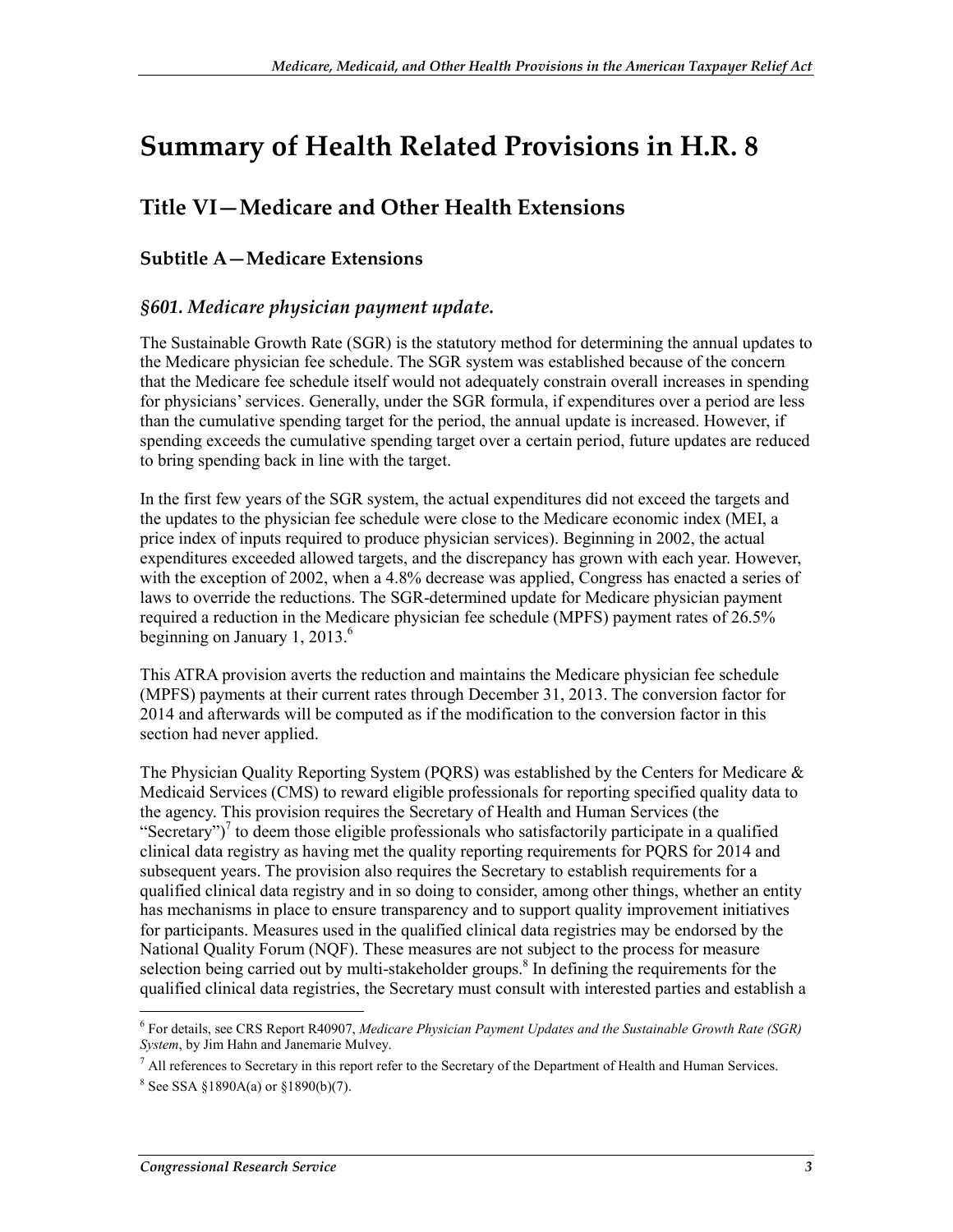process to determine whether the requirements have been met. The Government Accountability Office (GAO) is also required to conduct a study on the potential of clinical data registries to improve the quality and efficiency of care in the Medicare program, including through payment incentives. GAO must submit to Congress a report on this study by November 15, 2013, along with recommendations for legislative and administrative action.

*The CBO score for the override of the Medicare physician payment update is \$21.1 billion for FY2013-FY2017 and \$25.2 billion for FY2013-FY2022, while the score for the advancement of the qualified clinical data registries is \$100 million for both the five- and ten-year period.*

#### *§602. Work geographic adjustment.*

The Medicare physician fee schedule is adjusted geographically for three factors to reflect differences in the cost of resources needed to produce physician services: physician work, practice expense, and medical malpractice insurance. The geographic adjustments are indices known as Geographic Practice Cost Indices (GPCIs)—that reflect how each area compares to the national average in a "market basket" of goods. A value of 1.00 represents the average across all areas. These indices are used in the calculation of the payment rate under the Medicare physician fee schedule. A series of bills set a temporary floor value of 1.00 on the physician work index beginning January 2004 and continuing through December 31, 2012.

This ATRA provision extends the 1.00 floor for the physician work geographic index through December 31, 2013.

*The CBO score is \$500 million for both FY2013-FY2017 and for FY2013-FY2022.*

#### *§603. Payment for outpatient therapy services.*

BBA97 established two annual per beneficiary payment limits for all Medicare-covered outpatient therapy services provided by *non-hospital providers,* to be applied separately (1) for physical therapy services and speech-language pathology services, and (2) for occupational therapy services. Initially set at \$1,500 by BBA97 to apply beginning in 1999, these limits were suspended from 2000-2005. The DRA re-implemented the limits beginning in 2006 and required the Secretary to implement an exceptions process throughout 2006 for services meeting specified criteria for medically necessary services. A series of legislative acts have extended the exceptions process and increased the limits each year since then. The 2012 annual cap was \$1,880 for each of the two categories of therapy services.

MCTRJCA set the annual threshold at \$3,700 to be applied separately for the two categories of therapy services effective October 1, 2012. However, this increased amount applied to therapy service received *both in physicians' offices and hospital outpatient departments* for the first time. The condition was to expire coincident with the expiration of the exceptions process.

This ATRA provision extends the exceptions process through December 31, 2013, extends the application of the cap and threshold to therapy services furnished in a hospital outpatient department (OPD) and counts outpatient therapy services furnished in a Critical Access Hospital (CAH) towards the cap and threshold. This change will not affect the payment method for outpatient therapy services provided by CAHs. ATRA also extends the mandate that Medicare perform manual medical review of therapy services furnished January 1, 2013 through December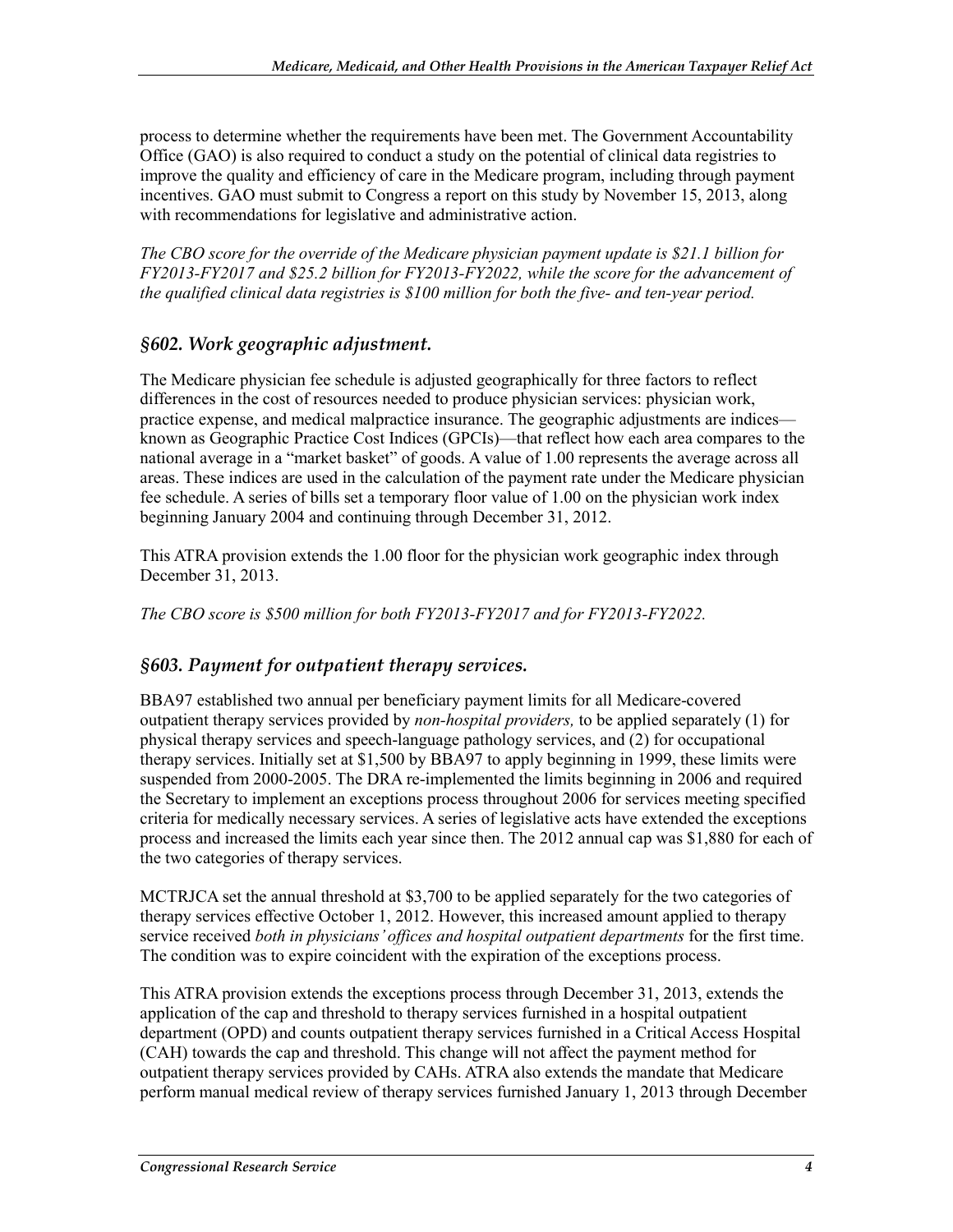31, 2013, for which an exception is requested when the beneficiary has reached a dollar aggregate threshold amount of \$3,700 for therapy services.

*The CBO score is \$700 million for FY2013 and \$300 million for FY2017 with no changes in direct spending for other years; the total score is \$1 billion FY2013-FY2022.*

#### *§604. Ambulance add-on payments.*

The SSA provides for bonus payments for ground ambulance services that originate in a qualified rural area (or super area) furnished on or after July 1, 2004, and before January 1, 2013. The super rural areas are those with the lowest population densities that collectively represent a total of 25% of the population. The Centers for Medicare and Medicaid Services (CMS) established the super rural bonus as a 22.6% increase in the payment. Subsequently, the Medicare rate for ground ambulance services otherwise established for the year was increased an additional 3% for rural ambulance services and 2% for other areas for the period July 1, 2008, until January 1, 2013. Urban areas that had been designated as rural on December 31, 2006, are treated as rural for purposes of payments for air ambulance services during this period as well.

ACA directed the Medicare Payment Advisory Commission (MedPAC) to study the appropriateness of the temporary add-on payments, their effect on providers' Medicare margins and the need to reform the ambulance fee schedule to build the add-on payments into the base rate. In its November, 2012, meeting, MedPAC commissioners voted to: (1) allow the three temporary add-ons payments to expire; (2) rebalance the relative values for ambulance services in the fee schedule in a budget neutral fashion; and (3) replace the permanent rural short-mileage add-on for ground ambulance transports with a new adjustment directing increased payment to ground transports originating in geographically isolated low-volume areas, in order to target payments in rural areas to protect access.

This ATRA provision extends the 2% urban ambulance add-on payment, the 3% rural ambulance add-on payment and the 22.6% super rural add on payment for another year, until January 1, 2014. The air ambulance provision (where transports originating in certain urban areas are paid as rural air ambulance services) is extended until July 1, 2013. The Secretary is required to conduct (1) a study that analyzes data on existing cost reports for ambulance services provided by hospitals and critical access hospitals (CAHs) including variation by the characteristics of the providers, due to Congress by October 1, 2013; and (2) a study on the feasibility of obtaining cost data on a periodic basis from all ambulance providers and suppliers, due to Congress by July 1, 2014. The Secretary is directed to consult with the industry on the design of the cost collection efforts among other requirements.

*The CBO score is \$100 million for FY2013-FY2017 and \$100 million for FY2013-FY2022.*

#### *§605. Extension of Medicare inpatient hospital payment adjustment for lowvolume hospitals.*

MMA §406 established the low-volume adjustment for inpatient hospital payment in SSA §1886(d)(12) beginning with discharges for FY2005. The Secretary was given discretion to establish the adjustment based on the empirical relationship between cost per case and volume, up to a 25% increase. A low-volume hospital was defined in statute as a hospital (1) that is more than 25 road miles from another inpatient prospective payment system (IPPS) hospital and (2) has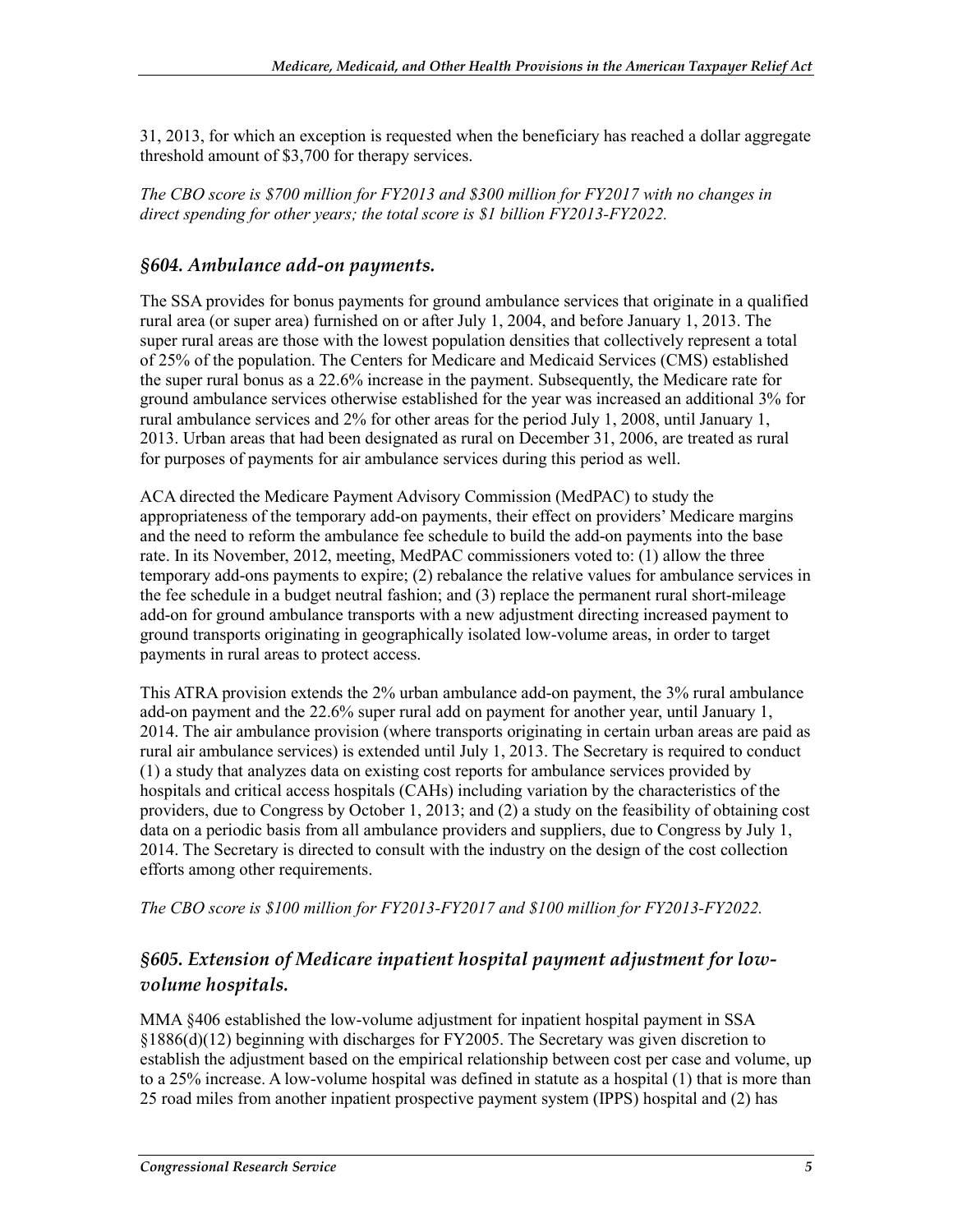fewer than 800 total discharges. The determination of the low-volume adjustment was not subject to judicial review. The Secretary determined that only hospitals with fewer than 200 total discharges that were more than 25 road miles from another like hospital warranted the adjustment. These hospitals received the full 25%, but there were only 2 hospitals that qualified for those payments in FY2010.

ACA §3125 provided for temporary modifications to the low-volume adjustment for FY2011 and FY2012 for those hospitals with fewer than 1,600 Medicare discharges that were more than 15 road miles from another IPPS hospital. The adjustment was structured so that hospitals with 200 or fewer Medicare discharges can receive as much as a 25% adjustment. The adjustment is phased out gradually (linearly), with no adjustment for hospitals with 1,600 or more Medicare discharges. Medicare dependent hospitals (MDHs) and sole community hospitals (SCHs) paid on the basis of their hospital specific amounts were eligible for these low-volume payments. According to MedPAC, 529 hospitals received the about \$400 million for the low volume adjustment in FY2011.

This ATRA provision extends the temporary modifications to the low-volume adjustment through September 30, 2013, retroactive to October 1, 2012.

*The CBO score is \$300 million for FY2013-FY2017 and \$300 million for FY2013-FY2022.*

#### *§606. Extension of the Medicare-dependent hospital (MDH) program.*

Medicare dependent hospitals (MDHs) are small rural hospitals with a high proportion of patients who are Medicare beneficiaries. Specifically, the hospitals have at least 60% of acute inpatient days or discharges attributable to Medicare in FY1987 or in two of the three most recently audited cost reporting periods. As specified in regulation, they cannot be a sole community hospital (SCH) and must have 100 or fewer beds. MDHs receive special treatment, including higher payments, under Medicare's inpatient prospective payment system. The sunset date for the MDH designation has been periodically extended by legislation and expired September 30, 2012.

This ATRA provision extends MDH designation through September 30, 2013, retroactive to October 1, 2012*.* 

*The CBO score is \$100 million for FY2013-FY2017 and \$100 million for FY2013-FY2022.* 

#### *§607. Extension for specialized Medicare Advantage plans for special needs individuals.*

The MMA established a new type of Medicare Advantage (MA) coordinated care plan focused on individuals with special needs. Special needs plans (SNPs) are allowed to target enrollment to one or more types of special needs individuals including (1) institutionalized, (2) dually eligible, and/or (3) individuals with severe or disabling chronic conditions. Among other changes, ACA §3205 extended SNP authority through December 31, 2013 and temporarily extended authority through the end of 2012 for SNPs that do not have contracts with state Medicaid programs to continue to operate, but not to expand their service area.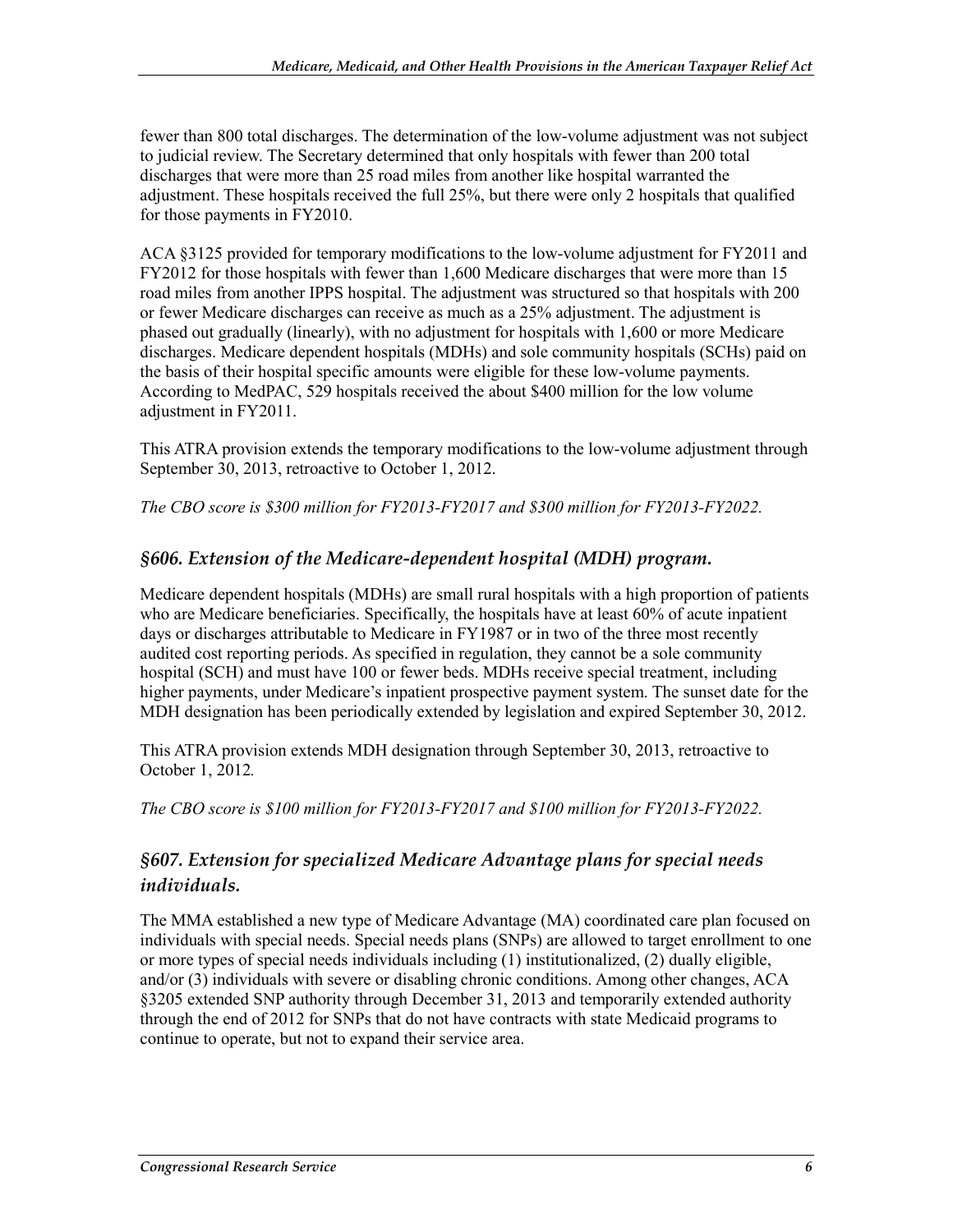This ATRA provision extends SNP authority through December 31, 2014, and also temporarily authorizes SNPs that do not have contracts with state Medicaid programs to continue to operate, but not to expand their service areas.

*The CBO score is \$300 million for FY2013-FY2017 and \$300 million for FY2013-FY2022.* 

#### *§608. Extension of Medicare reasonable cost contracts.*

Reasonable cost plans are Medicare managed care plans that are reimbursed by Medicare for the actual cost of providing services to enrollees. Cost plans were created in TEFRA. The BBA97 included a provision to phase-out the reasonable cost contracts, however, the phase-out has been delayed over the years through congressional action. After January 1, 2013, the Secretary could not extend or renew a reasonable cost contract for a service area if (1) during the entire previous year there were either two or more MA regional plans or two or more MA local plans in the service area offered by different MA organizations, and (2) these regional or local plans met minimum enrollment requirements.

This ATRA provision extends for one year—from January 1, 2013, to January 1, 2014—the length of time reasonable cost plans may continue operating regardless of any other MA plans serving the area.

*The CBO score is between \$50 million and* −*\$50 million for both FY2013-FY2017 and FY2013- FY2022.* 

#### *§609. Performance improvement.*

MIPPA  $\S 183$  requires the Secretary to have a contract with a consensus-based entity (e.g., National Quality Forum or NQF) to carry out specified duties related to performance improvement and measurement. These duties include, among others, priority setting, measure endorsement, measure maintenance, and annual reporting to Congress.

This ATRA provision extends funding for this contract through FY2013 (September 30, 2013) and amends the duties of the consensus-based entity by removing the requirement that it promote the development of electronic health records to enable transmission of performance measurement information.

CMS has established a number of value-based purchasing initiatives in the Medicare program to encourage, and in some cases to reward, providers for meeting or making progress toward quality goals or benchmarks. These programs, in many cases, require providers to submit quality data to CMS.

This ATRA provision requires the Secretary to develop a strategy to provide performance improvement data to applicable Medicare providers (including CAHs, hospitals, and physicians, among others); such data must include feedback on the quality data submitted by the providers, as well as utilization data. The Secretary is required to consider a number of factors in developing this strategy, including among others, the type of provider receiving the data, risk adjustment methods, and the meaningful presentation of the data. The Secretary must submit the strategy, not later than one year after enactment, to relevant committees of Congress and make it publicly available; in addition, the Secretary is required to update the strategy based on stakeholder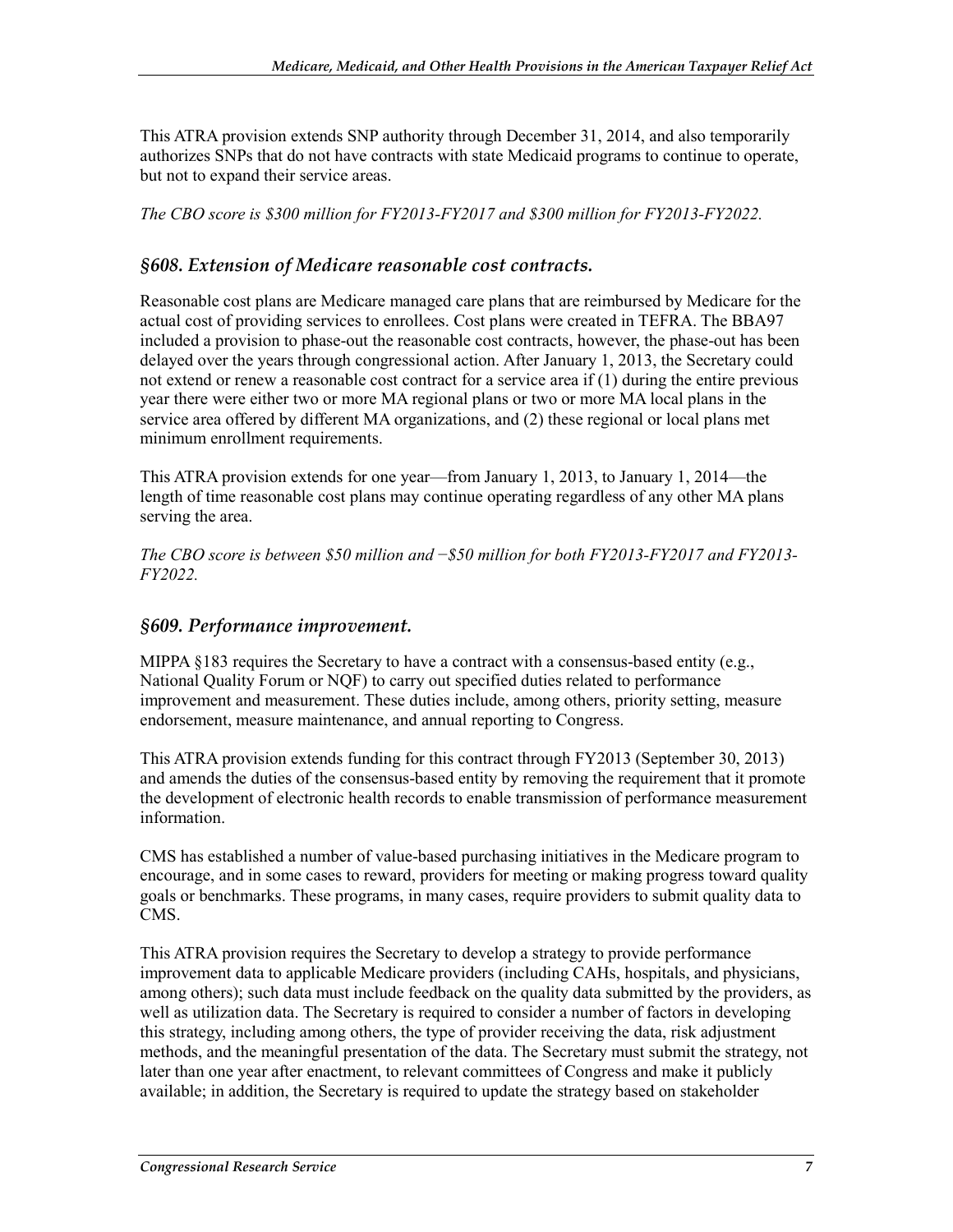feedback, no later than 18 months after enactment. GAO is also required to conduct a study, not later than eight months after enactment, on private sector performance improvement data sharing activities, including among other things, how Medicare and private sector entities share data with providers and how Medicare can improve its data sharing practices.

*The CBO score is between \$50 million and* −*\$50 million for both FY2013-FY2017 and FY2013- FY2022.* 

#### *§610. Extension of funding outreach and assistance for low-income programs.*

MIPPA §119 appropriated \$25 million for FY2008 and FY2009 for low-income Medicare beneficiary outreach and education activities through the following programs: State Health Insurance Counseling and Assistance Programs (SHIPs), Area Agencies on Aging (AAAs), Aging and Disability Resource Centers (ADRCs), and the Administration on Aging (AoA).<sup>9</sup> ACA §3306 extended these programs and appropriated an additional \$45 million for these and other programs such as Medicare Part D low income subsidy outreach and the Medicare Savings Program. ACA §3306 appropriations were available for obligation through 2012.

This ATRA provision extends MIPPA §119 authorities through FY2013 and appropriates the following amounts for low-income Medicare beneficiary outreach and assistance programs: SHIPs, \$7.5 million; AAAs, \$7.5 million; ADRCs, \$5 million; and the Contract with the National Center for Benefits and Outreach Enrollment, \$5 million.

*The CBO score is between \$50 million and* −*\$50 million for both FY2013-FY2017 and FY2013- FY2022.* 

#### **Subtitle B—Other Health Extensions**

#### *§621. Extension of the qualifying individual (QI) program.*

The BBA97 required states to pay Medicare Part B premiums for a new group of low-income Medicare beneficiaries – Qualifying Individuals (QIs) – with income between 120% and 135% of the Federal Poverty Limit (FPL). BBA97 also provided for Medicaid payment for QIs through an annual transfer from the Supplementary Medical Insurance Trust Fund (Part B) to be allocated to states. States (and the District of Columbia) receive 100% federal funding to pay QI's Medicare premiums up to the federal allocation, but no additional matching beyond this annual allocation.

This ATRA provision reauthorizes the QI program through December 2013 and appropriates \$485 million for the second through the fourth quarters of FY2013 (January 1, 2013 – September 30, 2013) and \$300 million for the first quarter of FY2014 (October 1, 2013 through December 31, 2013).

*The FY2013 CBO score is \$0.6 billion and in FY2014 \$0.2 billion. The CBO score is \$0.8 billion for FY2013-FY2017 and \$0.8 billion for FY2013-FY2022.*

 9 For more information on Medicare low-income outreach programs, see CRS Report RL33880, *Funding for the Older Americans Act and Other Aging Services Programs*, by Angela Napili and Kirsten J. Colello.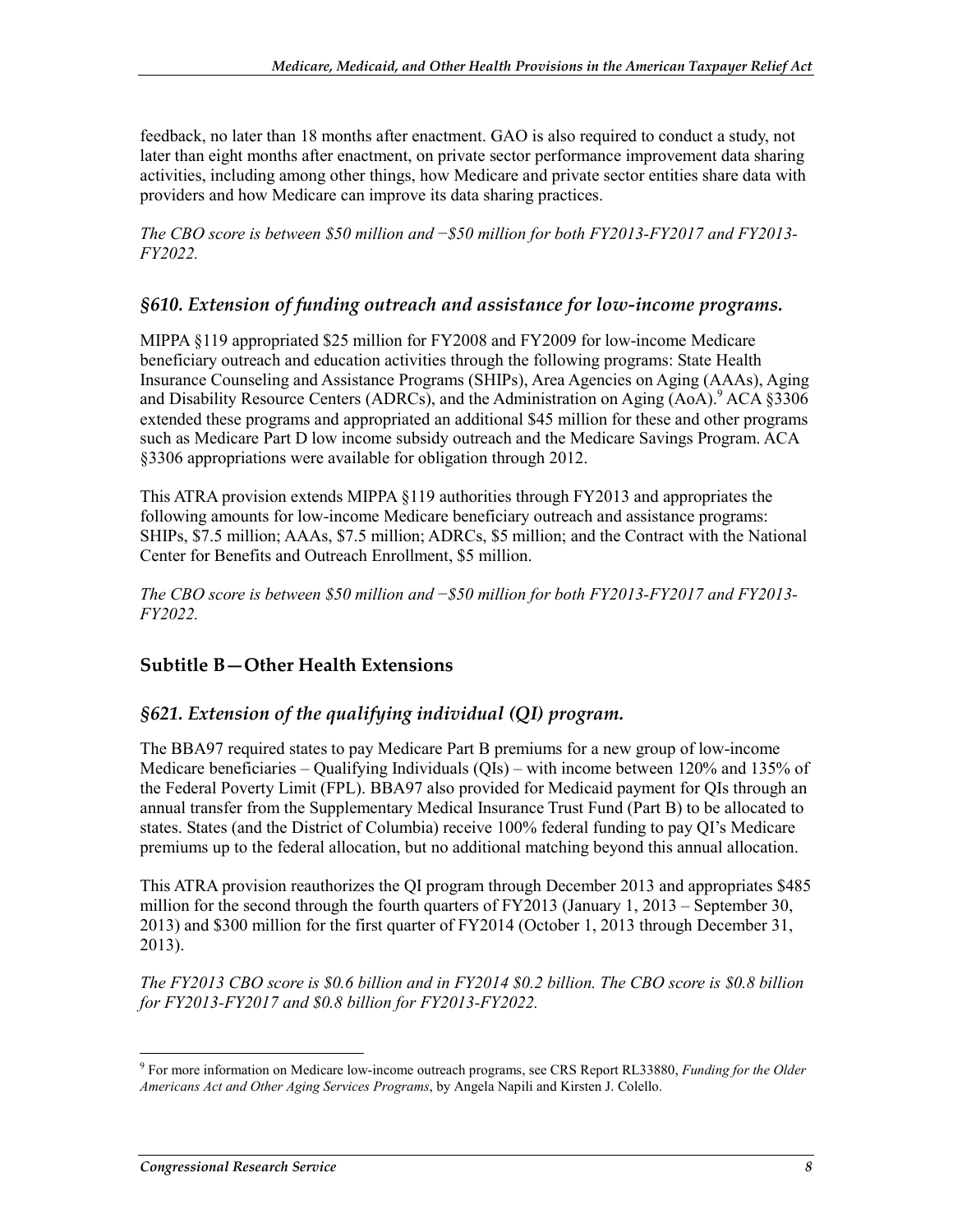#### *§622. Extension of Transitional Medical Assistance (TMA).*

Under federal law, states are required to continue Medicaid benefits for certain low-income families who would otherwise lose coverage because of changes in their income. This continuation, called transitional medical assistance (TMA), requires four months of TMA for families who lose Medicaid eligibility due to increased child or spousal support collections, as well as those who lose eligibility due to an increase in earned income or hours of employment. §303(a)(1) of the Family Support Act of 1988 (P.L. 100-485) expanded work-related TMA and requires states to provide at least six, and up to 12, months of coverage. Since 1996, these workrelated TMA requirements have been funded by short-term extensions.

This ATRA provision extends work-related TMA through December 31, 2013.

*The CBO score is \$0.6 billion for both the FY2013-FY2017 and the FY2013-FY2022 periods.* 

#### *§623. Extension of Medicaid and CHIP Express Lane option.*

CHIPRA created a state plan option for "Express Lane" eligibility whereby states are permitted to rely on a finding from specified "Express Lane" agencies (e.g., those that administer programs such as Temporary Assistance for Needy Families, Medicaid, CHIP, and Food Stamps) for (1) determinations of whether a child has met one or more of the eligibility requirements necessary to determine his or her initial eligibility, (2) eligibility redeterminations, or (3) renewal of eligibility for medical assistance under Medicaid or CHIP.

This ATRA provision permits states to rely on "Express Lane" eligibility determinations through September 30, 2014.

*The CBO score is between \$50 million and* −*\$50 million for both FY2013-FY2017 and FY2013- FY2022.* 

#### *§624. Extension of Family-to-Family Health Information Centers.*

The Family-to-Family Health Information Centers program, administered by the Health Resources and Services Administration (HRSA), provides grants to family-staffed organizations that provide health care information and resources to families of children with special health care needs. ACA §5507 appropriated \$5 million for each of FY2009 through FY2012 for Family-to-Family Health Information Centers.

This ATRA provision extends this appropriation an additional year, through FY2013.

*The CBO score is between \$50 million and* −*\$50 million for both FY2013-FY2017 and FY2013- FY2022.*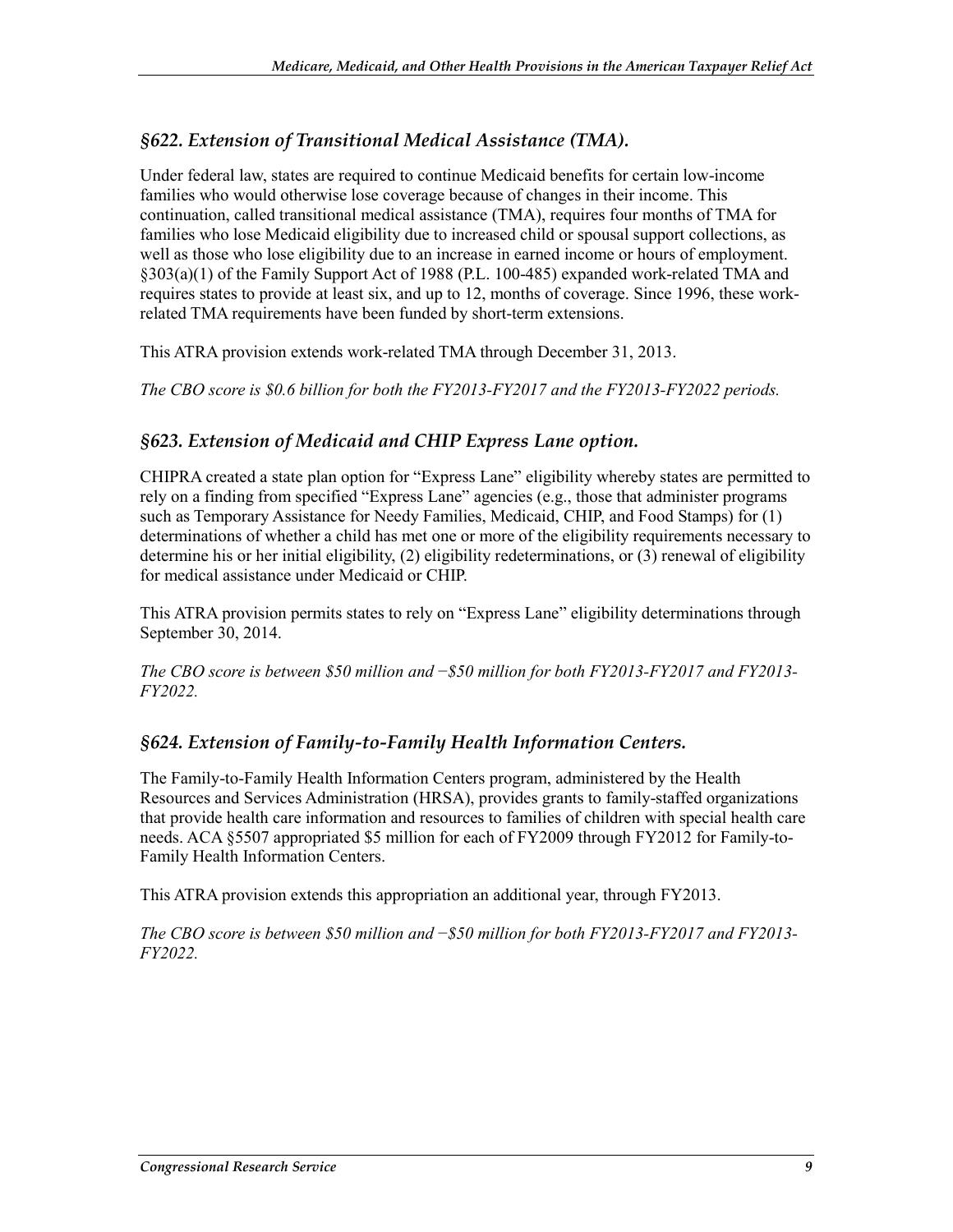#### *§625. Extension of Special Diabetes Program for Type I diabetes and for Indians.*

The BBA97 authorized two diabetes-related programs through the Public Health Act. The first, authorized in  $\S 330B$ , provides funding for the National Institutes of Health<sup>10</sup> to award grants for research into the prevention and cure of Type I diabetes. The second, authorized in §330C, provides funding for the Indian Health Service  $(HIS)^{11}$  to award grants for services related to the prevention and treatment of diabetes for American Indians and Alaska Natives who receive services at IHS-funded facilities.<sup>12</sup> BBA97 appropriated funding for both programs from FY1998 through FY2002; funding years were expanded and amounts appropriated were increased in subsequent legislation (BIPPA, P.L. 107-360, and MMSEA). Most recently, MMEA extended each program's annual appropriation of \$150 million for FY2011 through FY2013.

This ATRA provision extends the annual appropriation of \$150 million for each program until FY2014.

*The CBO score is \$0.3 billion for FY2014 and \$0.3 billion for FY2013-FY2022.* 

#### **Subtitle C—Other Health Provisions**

#### *§631. IPPS documentation and coding adjustment for implementation of MS-DRGs.*

CMS modified its patient classification system and introduced Medicare severity-diagnosis related groups (MS-DRGs) into the Medicare inpatient prospective payment system (IPPS) starting in FY2008. In the FY2008 IPPS rule, CMS established prospective budget neutrality adjustments of a reduction of  $-1.2\%$  in FY2008,  $-1.8\%$  in FY2009 and  $-1.8\%$  in FY2010 because of anticipated increases in measured severity of illness attributable to documentation or coding improvements (DCI) associated with the new MS-DRGs. The TMA, Abstinence Education , and QI Programs Extension Act of 2007 (P.L. 110-90) reduced the adjustment to −0.6% in FY2008 and −0.9% in FY2009, but permitted retrospective offsets to IPPS rate increases in FY2010, FY2011, and FY2012 to account for DCI increases in FY2008 and FY2009 above these amounts. The law did not address the additional −1.8% decrease originally established by CMS for FY2010; CMS did not implement any DCI adjustment for FY2010.

In FY2011, CMS estimated that an additional −5.8% adjustment was warranted for DCI that increased payments in FY2008 and FY2009 (to recoup payments retroactively). Also, an additional −3.9% adjustment was necessary to eliminate the full effect of DCI for FY2008 and FY2009 on future payments (a prospective adjustment). CMS reduced the FY2011 update by −2.9%, half the amount of the retroactive recoupment adjustment and did not apply a prospective adjustment. In FY2012, CMS implemented a −2.9% retroactive adjustment (which had a net zero

<sup>1</sup> 10 For more information on the National Institutes of Health, see CRS Report R41705, *The National Institutes of Health (NIH): Organization, Funding, and Congressional Issues*, by Judith A. Johnson and Pamela W. Smith.

<sup>&</sup>lt;sup>11</sup> For more information on the Indian Health Service, see CRS Report R41152, *Indian Health Care: Impact of the Affordable Care Act (ACA)*, by Elayne J. Heisler.

<sup>&</sup>lt;sup>12</sup> IHS-funded facilities refer to facilities operated directly by the IHS, by an Indian Tribe, a Tribal Organization, or an Urban Indian Organization as these terms are defined in §4 of the Indian Health Care Improvement Act (25 U.S.C.  $§1604$ ).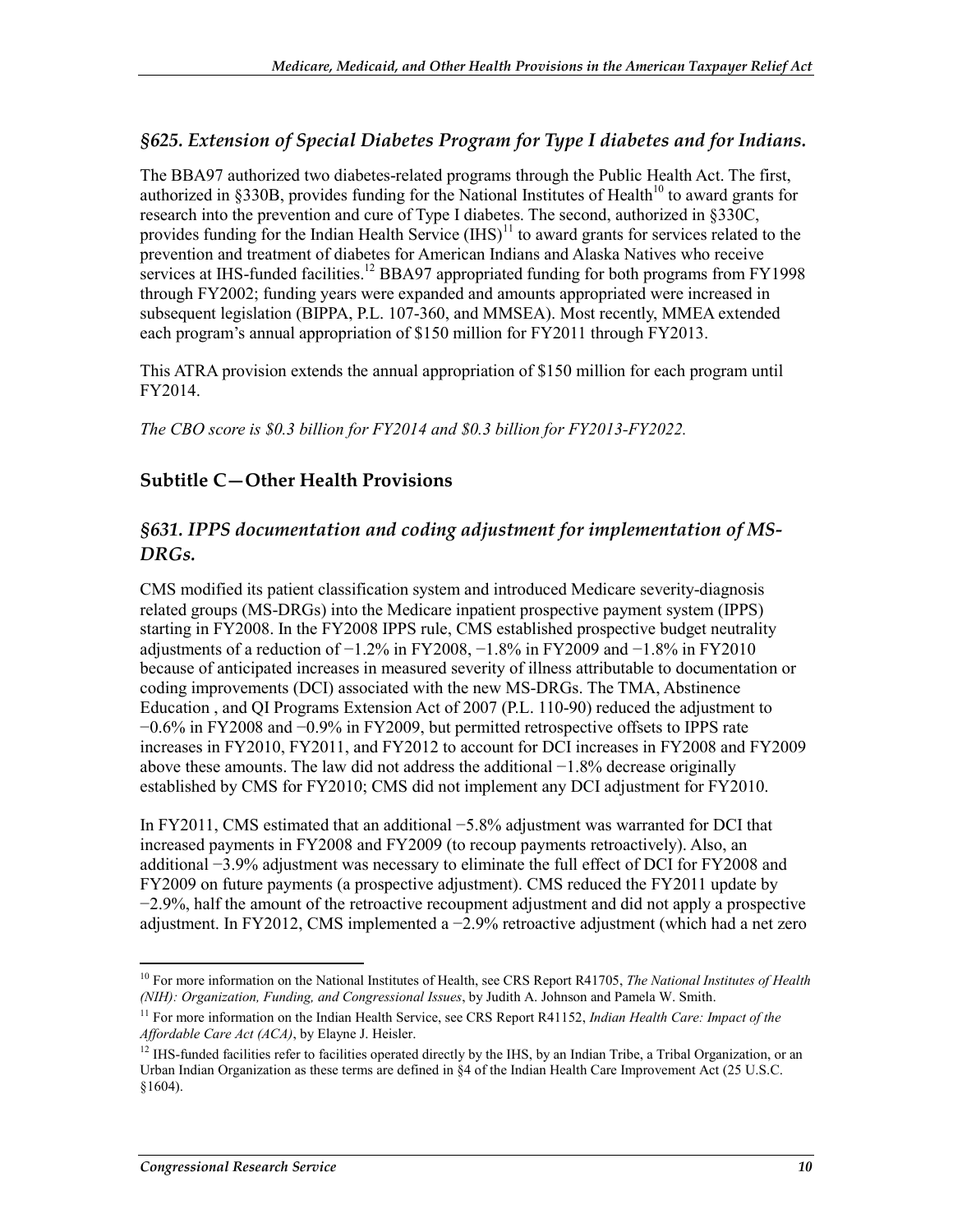effect after adding back the 2.9% reduction from the previous year). CMS also implemented a  $-2.0\%$  prospective reduction (leaving a  $-1.9\%$  prospective adjustment for future years). In FY2013, the prospective DCI for FY2008 and FY2009 is addressed with a −1.9% adjustment. After reversing the prior year's adjustment of −2.9%, the FY2013 documentation and coding adjustment is  $+1.0\%$ .

This ATRA provision will permit additional adjustments to the base rates in FY2014 through FY2017 to recoup \$11 billion in overpayments associated with DCI in FY2008, FY2009, and FY2010 that have not yet been recovered. The Secretary will not have the authority to recoup additional amounts associated with DCI for FY2008 and FY2009. This adjustment will not affect the Secretary's authority to apply a prospective adjustment for DCI with respect to FY2010 discharges.

*The CBO score is* −*\$10.2 billion for FY2013-FY2017 and* −*\$10.5 billion for FY2013-FY2022.*

#### *§632. Revisions to the Medicare ESRD bundled payment system to reflect findings in the GAO report.*

For beneficiaries with end-stage renal disease (ESRD) receiving dialysis services, Medicare reimburses providers for each dialysis treatment performed using a single predetermined rate that is adjusted for patient characteristics (e.g., age and body mass index) and area wage differences. Prior to the MIPPA, Medicare provided dialysis payment on a per treatment basis, also known as the "composite rate," which covered a bundle of dialysis-related services, tests, and drugs; however, the composite rate did not include certain ESRD-related drugs, such as erythropoiesis stimulating agents (ESAs), and such drugs were separately billable. MIPPA included a provision to expand the composite rate to include previously separately billable drugs starting in 2011. As required by MIPPA, CMS calculated the Medicare bundled payment rate for dialysis treatments based on the prices and utilization of dialysis-related services, tests, and drugs within the composite rate and the previously separately billable ESRD drugs and services in 2007. As further required by MIPPA, GAO issued a report that found that utilization of ESRD drugs in 2011 was 23% lower, on average, than it was in 2007 – the year CMS derived utilization rates for the 2011 bundled payment rate.<sup>13</sup> The decrease in overall ESRD drug utilization was driven, for the most part, by a substantial decrease in ESA use.

This ATRA provision requires CMS to reduce the Medicare bundled payment rate for dialysis treatment in CY2014 to reflect CY2012 utilization rates. Additionally, this provision requires the Secretary to conduct an analysis of the case-mix payment adjustments being used and to make appropriate revisions no later than January 1, 2016. Further, this provision delays including oralonly ESRD-related drugs in the ESRD bundled payment rate for two years, from January 1, 2014 to January 1, 2016, and requires GAO to update its existing report on issues associated with including oral-only ESRD drugs in Medicare's bundled payment for dialysis treatment prior to January 1, 2016.

*The CBO score is* −*\$1.5 billion for FY2013-FY2017 and* −*\$4.9 billion for FY2013-FY2022.*

<sup>1</sup> 13 U.S. Government Accountability Office, *End-Stage Renal Disease: Reduction in Drug Utilization Suggests Bundled Payment Is Too High*, GAO-13-190R, December 7, 2012, http://www.gao.gov/products/GAO-13-190R.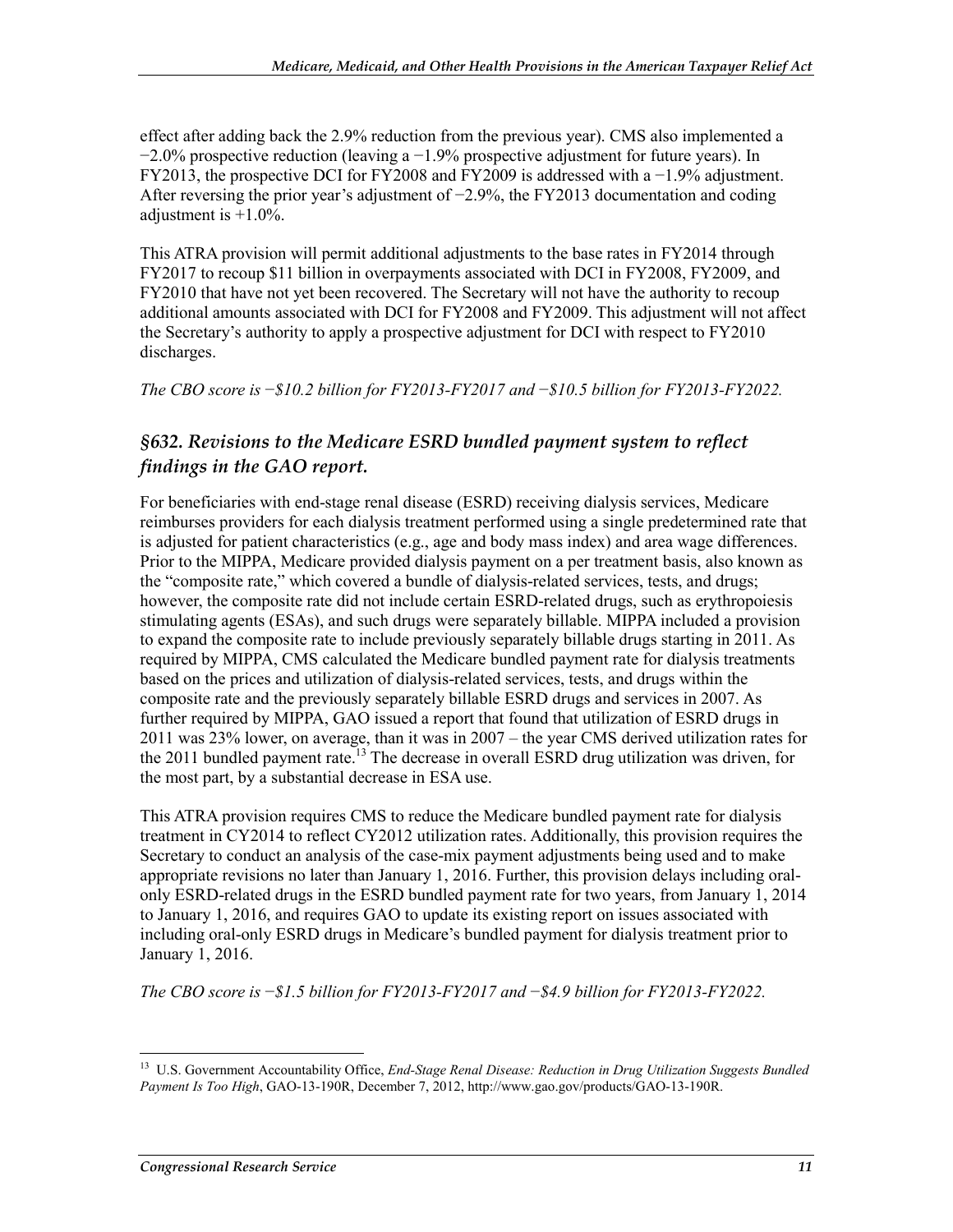#### *§633. Treatment of multiple service payment policies for therapy services.*

Medicare Part B pays for physician services (office visits, surgical procedures, anesthesia services, and a range of other diagnostic and therapeutic services) based on the Medicare physician fee schedule, which lists the more than 7,400 unique covered services and their payment rates. Following recommendations from GAO and MedPAC, CMS has established and implemented multiple procedure payment reduction (MPPR) policies to adjust payment to more appropriately reflect efficiencies gained when certain services are provided together, for example, when multiple similar services are performed on the same patient during the same visit. These payment reductions reflect efficiencies that typically occur in either the practice expense (PE) or professional work component or both when services are furnished together.

ACA  $\S 3134$  added  $\S 1848(c)(2)(K)$  of the SSA, which specifies that the Secretary must identify potentially misvalued codes by examining multiple codes that are frequently billed in conjunction with furnishing a single service. In the 2013 Medicare physician fee schedule final rule, CMS established a new MPPR to the PE component of payment of select therapy services paid under the MPFS, with payment for the second and subsequent services to be reduced 25%. This reduction is similar to that currently applied to multiple surgical procedures and to diagnostic imaging procedures.

This ATRA provision specifies that, beginning April 1, 2013, the reduction will be increased from 25% to 50%.

*The CBO score is* −*\$700 million for FY2013-FY2017 and* −*\$1.8 billion for FY2013-FY2022.*

#### *§634. Payment for certain radiology services furnished under the Medicare hospital outpatient department prospective payment system.*

Medicare pays for various types of stereotactic radiosurgery services (SRS) provided in a hospital outpatient department under its outpatient prospective payment system (OPPS). A complete course of treatment of cranial lesion(s) or one session provided by a multi-source Cobalt 60 based instrument (or Gamma Knife) is identified by code 77371 and assigned to Ambulatory Payment Code (APC) 0127 for an unadjusted payment of \$7,910.51 as of January 1, 2013. One course of linear accelerator based SRS is identified by code GO173 and assigned to APC 0067 for an unadjusted payment of \$3,300.64.

This ATRA provision establishes that the payment rate for Gamma Knife SRS will be reduced to the payment amount for linear accelerator based SRS, starting April 1, 2013. This payment reduction will not apply to hospitals in rural areas, rural referral centers, or SCHs.

*The CBO score is* −*\$0.1 billion for FY2013-FY2017 and* −*\$0.4 billion for FY2013-FY2022.*

#### *§635. Adjustment of equipment utilization rate for advanced imaging services.*

Under the Medicare physician fee schedule, some services have separate payments for the technical component and the professional component. For example, imaging procedures generally have two parts: the actual taking of the image (the technical component), and the interpretation of the image (the professional component). Medicare pays for each of these components separately when the technical component is furnished by one provider and the professional component by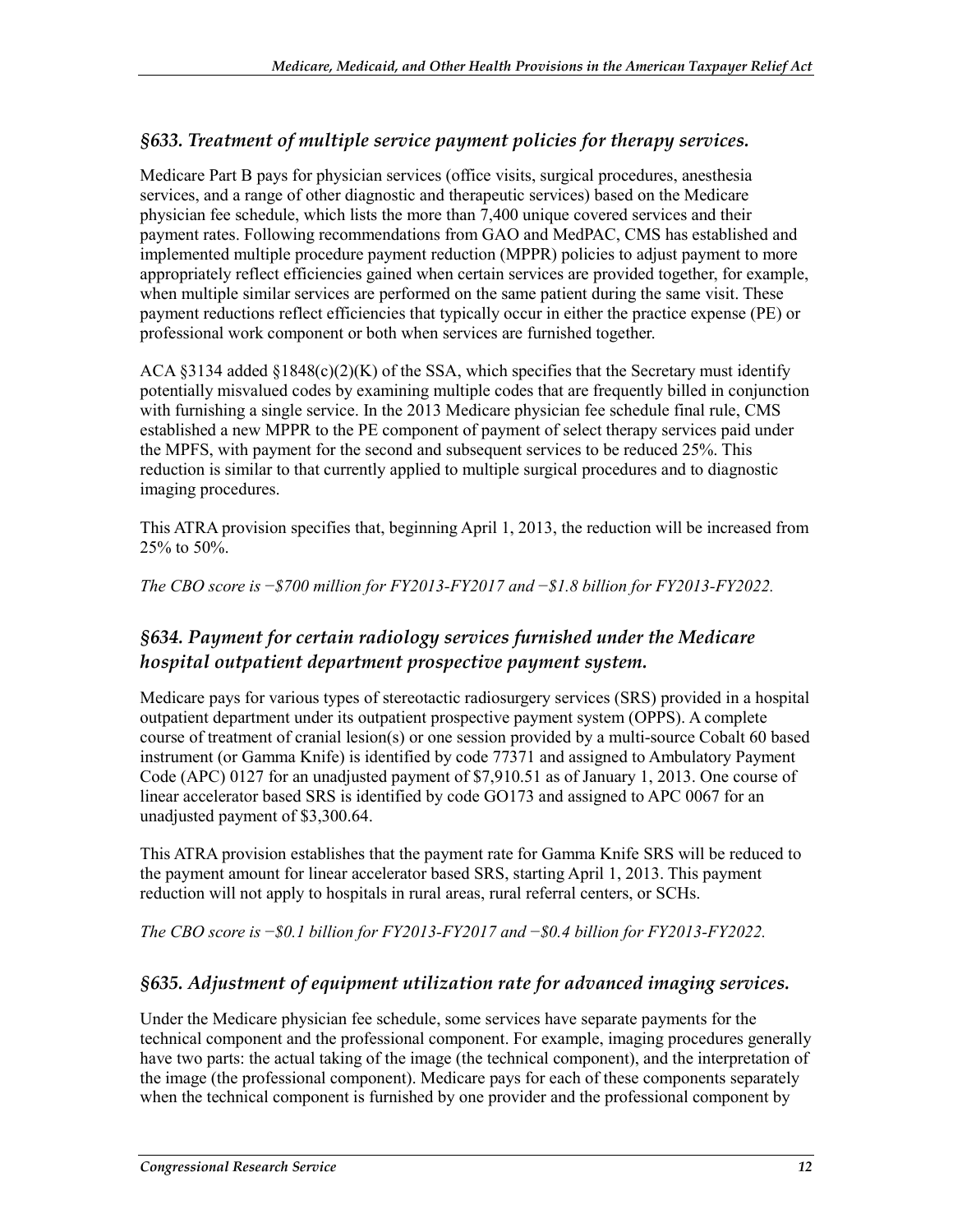another. When both components are furnished by one provider, Medicare makes a single global payment that is equal to the sum of the payment for each of the components.

CMS's original method for calculating the Medicare fee schedule reimbursement rate for advanced imaging services assumed that imaging machines are operated 25 hours per week, or 50% of the time that practices are open for business.<sup>14</sup> Citing evidence showing that the utilization rate is 90%, rather than the 50% previously assumed, MedPAC recommended that CMS use the higher utilization rate in the calculation of fee schedule payments for advanced imaging services and CMS adopted a 90% use rate assumption in its 2010 final rule for Medicare physician payments. The ACA changed the utilization rate assumption for calculating the payment for advanced imaging equipment from 50%, as assumed in prior years, to 75% for 2011 and in subsequent years, overriding the CMS 2010 final rule that applied a 90% use rate assumption.

This ATRA provision requires the Secretary to apply a 75% use rate in calculating payment rates for advanced imaging services through 2013, and a 90% use rate for 2014 and subsequent years. These changes will not be taken into consideration in the Secretary's periodic review and adjustments in relative values.

*The CBO score is* −*\$300 million for FY2013-FY2017 and* −*\$800 million for FY2013-FY2022.*

#### *§636. Medicare payment of competitive prices for diabetic supplies and elimination of overpayment for diabetic supplies.*

Medicare Part B has generally paid for most durable medical equipment, prosthetics, orthotics and supplies (DMEPOS) on the basis of fee schedules. The MMA required the Secretary to establish a Competitive Acquisition Program (or Competitive Bidding) to replace the Medicare fee schedule for DMEPOS. Under Competitive Bidding, the Medicare payments for specified covered items are based on the bids of winning suppliers in competitive bidding areas. Payment rates based on competitive bidding are being used in the first nine competitive bidding areas as of January 1, 2011. Payment rates based on the second round of competition are set to be in place by July, 2013 in an additional 91 metropolitan areas. The second round of competition includes a national mail-order component for diabetic testing supplies. The national mail-order competition is to take place in the 50 states, the District of Columbia, Puerto Rico, the U.S. Virgin Islands, Guam and American Samoa.

This ATRA provision requires the payments for diabetic supplies determined under the mail-order competitive bidding program to also be applied to non-mail-order diabetic testing supplies. In addition, within 30 days of enactment, but before payments based on competitive bidding are applied, the Secretary must recalculate and apply new payment rates to non-mail-order diabetic supplies taking into account a 9.5% reduction in the payment update for 2009 that did not apply to those items in 2009.

*The CBO score is* −*\$0.6 billion for both FY2013-FY2017 and FY2013-FY2022.* 

 $14$  A lower equipment use rate results in a higher payment for these services, since the fixed costs are spread over fewer procedures.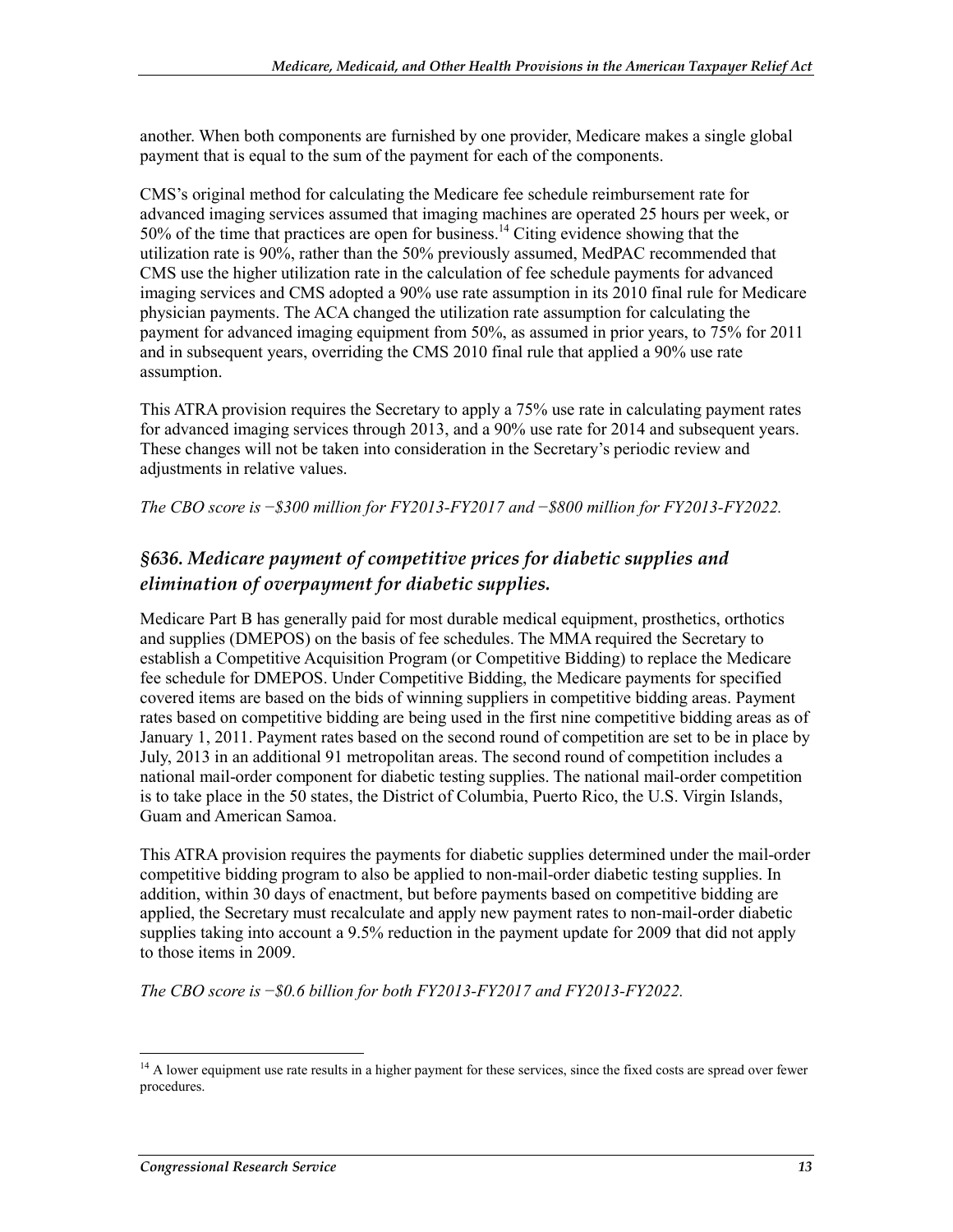#### *§637. Medicare payment adjustment for non-emergency ambulance transports for ESRD beneficiaries.*

MedPAC has found that there has been a higher increase in basic life support (BLS) nonemergency services (transports) relative to other kinds of ambulance services and that there is a wide variation across states, particularly with respect to transports to and from dialysis facilities.

This ATRA provision will reduce the fee schedule payment by 10% for BLS nonemergency transports of beneficiaries with ESRD for dialysis services by an ambulance provider or a renal dialysis facility starting October 1, 2013.

*The CBO score is* −*\$0.2 billion for FY2013-FY2017 and* −*\$0.4 billion for FY2013-FY2022.*

#### *§638. Removing obstacles to collection of overpayments.*

SSA §1870 addresses return of beneficiary and provider and supplier overpayments. In general, providers are required to return incorrect (overpayments) within 60 days of receiving these payments once the overpayments are identified.<sup>15</sup> Prior to ATRA, under SSA  $\S$ 1870(c), the Secretary had until up to three years to identify the overpayments.

This ATRA provision extends the period during which the Secretary can identify overpayments, from three to five years.

*The CBO score is* −*\$0.2 billion for FY2013-FY2017 and* −*\$0.5 billion for FY2013-FY2022. The CBO score for FY2013 is* −*\$0.1 billion.* 

#### *§639. Medicare advantage coding intensity adjustment.*

Under the Medicare Advantage program, private plans are paid a per-person monthly amount to provide all Medicare-covered benefits (except hospice) to beneficiaries who enroll in their plan. In general, MA plan payments are risk-adjusted to account for the variation in the cost of providing care. Risk adjustment is designed to mitigate variation in the cost of treating different beneficiaries – adjusting for the increased cost of treating older and sicker beneficiaries as well as the reduced cost of treating younger and healthier beneficiaries – and thus discourage plans from preferential enrollment of healthier individuals. DRA required the Secretary to adjust for patterns of diagnosis coding differences between MA plans and providers under Parts A and B of Medicare for plan payments in 2008, 2009, and 2010. The ACA required the Secretary to conduct further analyses on the differences in coding patterns and adjust for those differences after 2010. Starting in 2014, the ACA specifies minimum coding intensity adjustments. In 2014, ACA requires that the adjustment be at least the value of the adjustment in 2010 plus 1.3 percentage points; for 2015 to 2018, the adjustment will be not less than the adjustment for the previous year increased by 0.25 percentage points; and starting in 2019, the coding intensity adjustment will not be less than 5.7%.

<sup>&</sup>lt;sup>15</sup> ACA§6402(a) defined overpayments as any funds that a person receives or retains under Medicare or Medicaid to which the person, after applicable reconciliation, is not entitled under such title—SSA Title XVIII or Title XIX. When Medicare pays for non-covered services or pays too much for covered services, Medicare contractors are required to initiate recovery of these funds from providers, who usually receive Medicare payments, but can include beneficiaries, if they received the payment or the provider is determined to be without fault.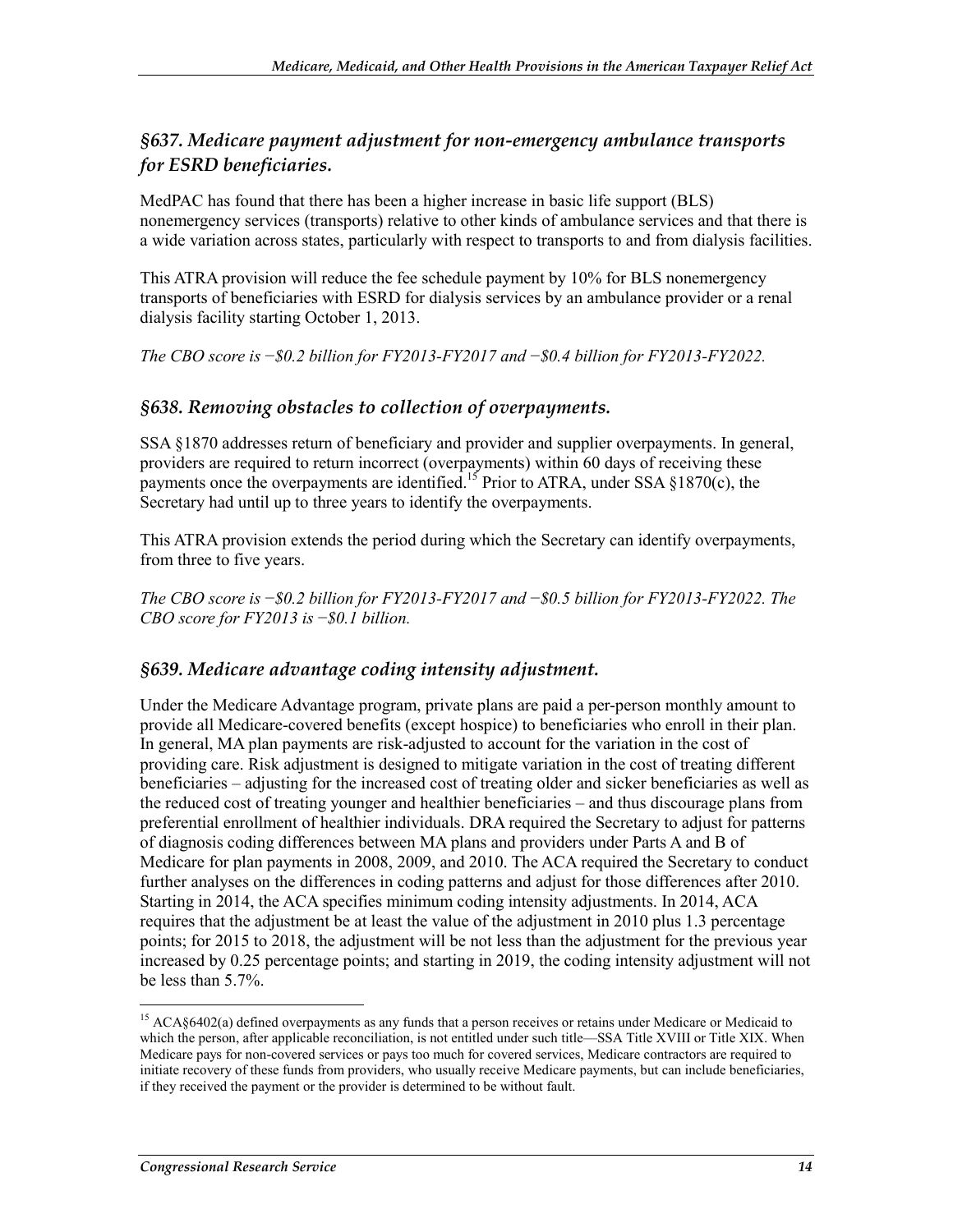The ATRA provisions increases the statutorily defined minimum adjustment in 2014 from 1.3 percentage points above the 2010 adjustment, to 1.5 percentage points above the 2010 adjustment. ATRA also increases the floor for the 2019 adjustment from not less than 5.7%, to not less than 5.9%.

*The CBO score is* −*\$1.1 billion for FY2013-FY2017 and* −*\$2.5 billion FY2013-FY2022.* 

#### *§640. Elimination of all funding for the Medicare Improvement Fund.*

The MIPPA created a new SSA §1898, which established a Medicare Improvement Fund (MIF) available to the Secretary to make improvements under the original Medicare fee-for-service program under Parts A and B for Medicare beneficiaries. Although the original legislation established that \$19.9 billion would be made available to the MIF from the Parts A and B trust funds for each year from FY2014 through FY2017, the amounts have been modified several times by other legislation, including ARRA and ACA, effectively leaving \$275 billion in FY2015. For FY2020 and each subsequent fiscal year, funds in the amount of the Secretary's estimate of the aggregate reduction in Medicare expenditures during the preceding fiscal year resulting from the reduction in payment to providers and plans that do not meet the electronic health record "meaningful use" criteria are to be transferred to the MIF.

This ATRA provision eliminates the remaining funds from the MIF, including the provision for future amounts beginning in FY2020 as specified above, although it does not repeal the section that creates the fund.

*The CBO score is* −*\$300 million for FY2013-FY2017 and* −*\$1.7 billion for FY2013-FY2022.*

#### *§641. Rebasing of State DSH allotments.*

The Medicaid statute requires states to make disproportionate share hospital (DSH) payments to hospitals treating large numbers of low-income patients.<sup>16</sup> The federal government provides each state an annual DSH allotment, which is the maximum amount of federal matching funds that each state can claim for Medicaid DSH payments. The ACA included a provision directing the Secretary to make aggregate reductions in Medicaid DSH allotments equal to \$500 million in FY2014, \$600 million in FY2015, \$600 million in FY2016, \$1.8 billion in FY2017, \$5.0 billion in FY2018, \$5.6 billion in FY2019, and \$4.0 billion in FY2020. MCTRJCA extended the FY2020 DSH reduction to FY2021.

This ATRA provision also extends the FY2020 DSH reductions to FY2022. It does not make changes for funding in FY2023, so that states' DSH allotments will revert to their pre-ACA reduced levels with the annual inflation adjustments for FY2014 to FY2023.

*The CBO score is \$0 for FY2013-FY2017 and \$4.2 billion for FY2013-FY2022.* 

<sup>16</sup> For more information about Medicaid DSH and the DSH allotment reductions, see CRS Report R42865, *Medicaid Disproportionate Share Hospital Payments*, by Alison Mitchell.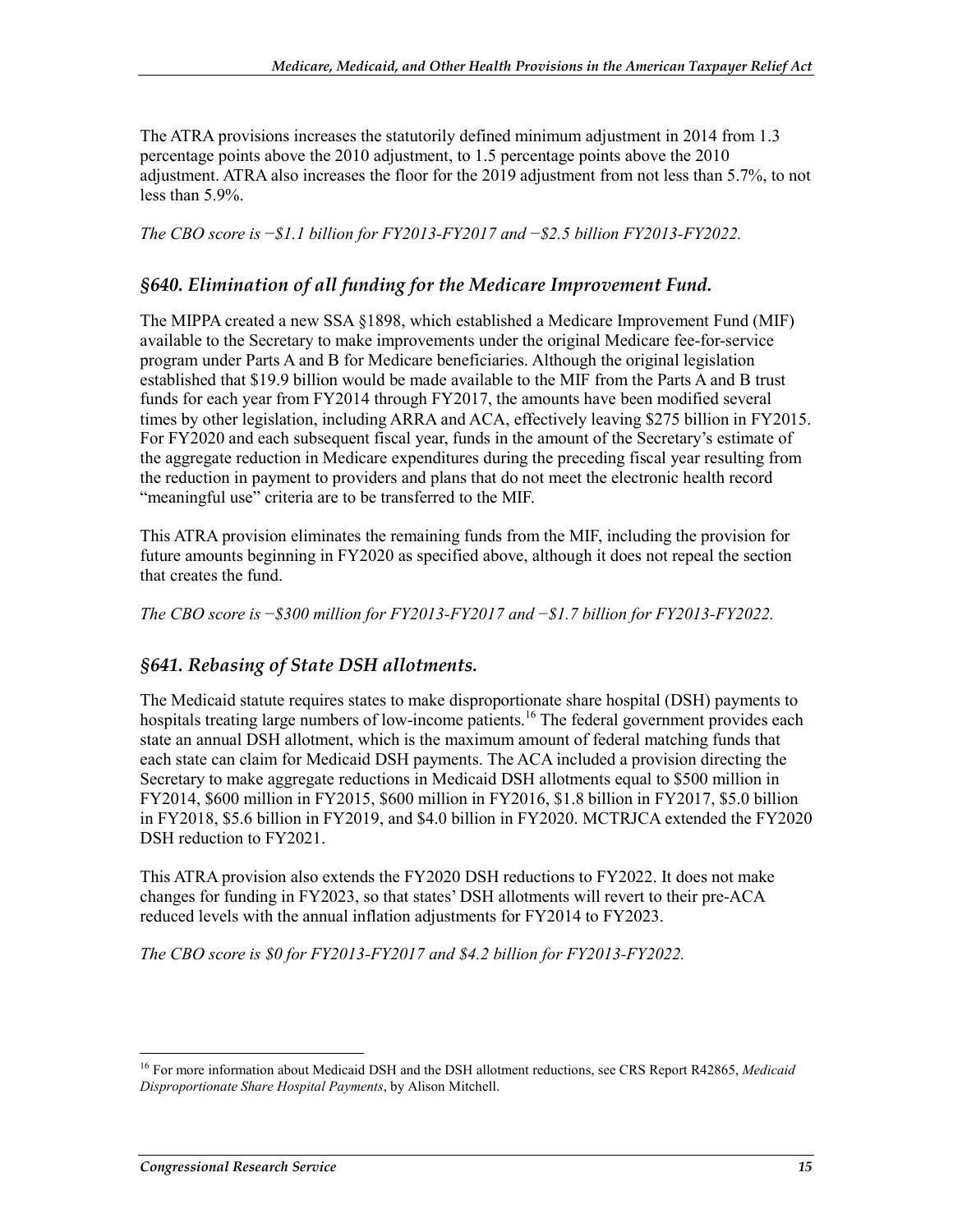#### *§642. Repeal of CLASS program.*

Title VIII of the ACA established a federally administered voluntary Long-Term Care (LTC) insurance program entitled the Community Living Assistance Services and Supports (CLASS) program. ACA created a new Title XXXII of the Public Health Service Act (PHSA), which established a process for the Secretary to develop the CLASS program to provide a cash benefit that eligible enrollees could use to purchase various long-term services and supports (LTSS).

This ATRA provision repeals PHSA Title XXXII. In doing so, it makes certain conforming statutory changes to Title VIII of the ACA and to the Medicaid statute. It also rescinds the unobligated balance of ACA's funds for the National Clearinghouse for Long Term Care Information. Title VIII of the ACA had extended \$3 million in mandatory funding under the DRA for the Clearinghouse in each of fiscal years 2011 through 2015.

*The CBO score is between \$50 million and* −*\$50 million for both FY2013-FY2017 and FY2013- FY2022.*

#### *§643. Commission on Long-Term Care.*

This ATRA provision establishes a Congressional Long-Term Care Commission, which is required to develop a plan for the establishment, implementation, and financing of long-term services and supports (LTSS) system. For the purposes of developing the plan, the Commission must provide recommendations for addressing the interaction of LTSS with existing programs, such as Medicare and Medicaid, and private insurance, among other things. The Commission is to be comprised of 15 members with certain members appointed by the President and others by specified Congressional leaders, no later than 30 days after enactment. Membership includes individuals who represent the interests of LTSS stakeholders and organizations, as described. It authorizes the Senate to disburse necessary Commission expenses, as requested, and sets forth various staffing and ethical standards and powers of the Commission in carrying out its duties. No later than six months after appointment, the Commission will vote on a report based on the developed plan and any proposals for legislative action, referred to as the Commission bill. If approved by a majority vote of Commission members, the Commission bill will be transmitted to the President and other specified Congressional leaders; the proposal and vote will also be made publicly available. If approved by a majority, the Commission bill must be introduced in the Senate and the House. The Commission will be terminated 30 days after the Commission vote.

*The CBO score is \$0 for both FY2013-FY2017 and FY2013-FY2022.*

#### *§644. Consumer Operated and Oriented Plan program contingency fund.*

The ACA established the Consumer Operated and Oriented Plan (CO-OP) program with the intent to facilitate the creation of new non-profit health insurance cooperatives in each state that will offer private health insurance coverage. The CO-OP program provides start-up and solvency loans to eligible non-profit organizations that must be repaid with interest according to the timeframe specified in ACA.<sup>17</sup> The Secretary began awarding loans in January 2012.<sup>18</sup> As

<sup>1</sup> <sup>17</sup> The start-up loans must be repaid within five years, and the solvency loans must be repaid within 15 years (from the date of disbursement).